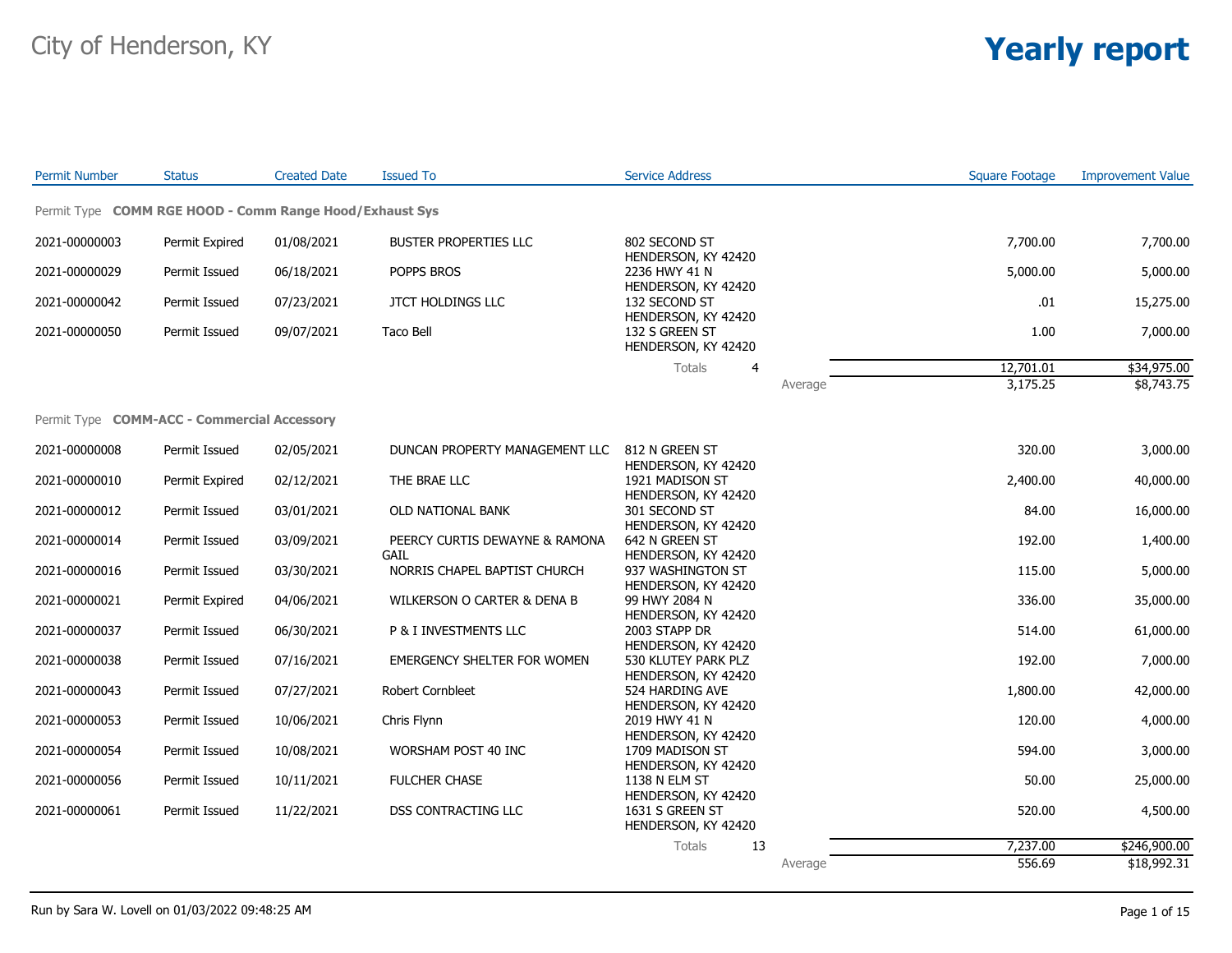| <b>Permit Number</b> | <b>Status</b>                                      | <b>Created Date</b> | <b>Issued To</b>                                 | <b>Service Address</b>                                      |         | Square Footage | <b>Improvement Value</b> |
|----------------------|----------------------------------------------------|---------------------|--------------------------------------------------|-------------------------------------------------------------|---------|----------------|--------------------------|
|                      | Permit Type COMM-NEW - Commercial New Construction |                     |                                                  |                                                             |         |                |                          |
| 2021-00000027        | Permit Issued                                      | 05/27/2021          | Bob Lach c/o Bell American Group                 | 132 S GREEN ST<br>HENDERSON, KY 42420                       |         | 2,053.00       | 570,000.00               |
| 2021-00000044        | Permit Issued                                      | 07/28/2021          | HENDERSON CHRISTIAN COMMUNITY<br><b>OUTREACH</b> | 509 FIFTH ST<br>HENDERSON, KY 42420                         |         | 5,400.00       | 250,000.00               |
| 2021-00000046        | Permit Issued                                      | 08/18/2021          | DSS CONTRACTING LLC                              | 1631 S GREEN ST<br>HENDERSON, KY 42420                      |         | 2,400.00       | 159,000.00               |
| 2021-00000047        | Permit Issued                                      | 08/23/2021          | HUSK HOLDINGS LLC                                | 1626 OBYRNE ST<br>HENDERSON, KY 42420                       |         | 6,000.00       | 130,000.00               |
| 2021-00000055        | Permit Issued                                      | 10/11/2021          | WILLIAMS JEROLD T & SANDRA                       | 137 HWY 2084 N<br>HENDERSON, KY 42420                       |         | 1,144.00       | 150,000.00               |
| 2021-00000060        | Permit Issued                                      | 10/28/2021          | LIGHTHOUSE STORAGE OF HENDERSON<br><b>LLC</b>    | 2429 HWY 60 E<br>HENDERSON, KY 42420                        |         | 20,800.00      | 250,000.00               |
|                      |                                                    |                     |                                                  | Totals<br>6                                                 |         | 37,797.00      | \$1,509,000.00           |
|                      |                                                    |                     |                                                  |                                                             | Average | 6,299.50       | \$251,500.00             |
|                      | Permit Type COMM-REMODEL - Commercial Remodel      |                     |                                                  |                                                             |         |                |                          |
| 2020-00000029        | Permit Expired                                     | 11/23/2020          | PATMAC LLC                                       | 107 N MAIN ST<br>HENDERSON, KY 42420                        |         | 1,200.00       | 33,000.00                |
| 2020-00000030        | Permit Expired                                     | 12/21/2020          | <b>GARDENSIDE CENTER LLC</b>                     | 2606 ZION RD A-3<br>HENDERSON, KY 42420                     |         | 22,767.00      | 105,000.00               |
| 2021-00000002        | Permit Expired                                     | 01/05/2021          | WAL MART REAL ESTATE BUSINESS<br><b>TRUST</b>    | 1195 BARRET BLVD<br>HENDERSON, KY 42420                     |         | .00.           | 8,000.00                 |
| 2021-00000004        | Permit Issued                                      | 01/13/2021          | ASH AUDUBON PROPERTY OWNER LLC                   | 2490 HWY 41 N<br>HENDERSON, KY 42420                        |         | .01            | 5,200.00                 |
| 2021-00000005        | Permit Expired                                     | 02/03/2021          | <b>JTCT Holdings</b>                             | 128 SECOND ST<br>HENDERSON, KY 42420                        |         | 1,400.00       | 5,000.00                 |
| 2021-00000007        | Permit Issued                                      | 02/05/2021          | <b>Chambers Properties</b>                       | 2204 HWY 41 N<br>HENDERSON, KY 42420                        |         | .01            | 30,000.00                |
| 2021-00000011        | Permit Issued                                      | 02/19/2021          | Cabinets by Design                               | 459 KLUTEY PARK PLZ<br>HENDERSON, KY 42420                  |         | 5,100.00       | 20,000.00                |
| 2021-00000013        | Permit Expired                                     | 03/01/2021          | <b>DDS Contracting</b>                           | 1631 S GREEN ST<br>HENDERSON, KY 42420                      |         | 576.00         | 12,000.00                |
| 2021-00000015        | Permit Issued                                      | 03/17/2021          | 42420H LLC                                       | 213 SECOND ST<br>HENDERSON, KY 42420                        |         | 3,098.00       | 150,000.00               |
| 2021-00000017        | Permit Expired                                     | 04/01/2021          | Circle K Midwest                                 | 945 BARRET BLVD<br>HENDERSON, KY 42420                      |         | 2,262.00       | 24,500.00                |
| 2021-00000018        | Permit Expired                                     | 04/01/2021          | Circle K Midwest                                 | 2336 S GREEN ST                                             |         | 2,890.00       | 29,000.00                |
| 2021-00000019        | Permit Expired                                     | 04/01/2021          | Circle K Midwest                                 | HENDERSON, KY 42420<br>3113 HWY 41 N<br>HENDERSON, KY 42420 |         | 4,205.00       | 15,000.00                |
| 2021-00000020        | Permit Expired                                     | 04/06/2021          | <b>KENZIE GENTRY</b>                             | 127 N ELM ST<br>HENDERSON, KY 42420                         |         | .00            | 1,000.00                 |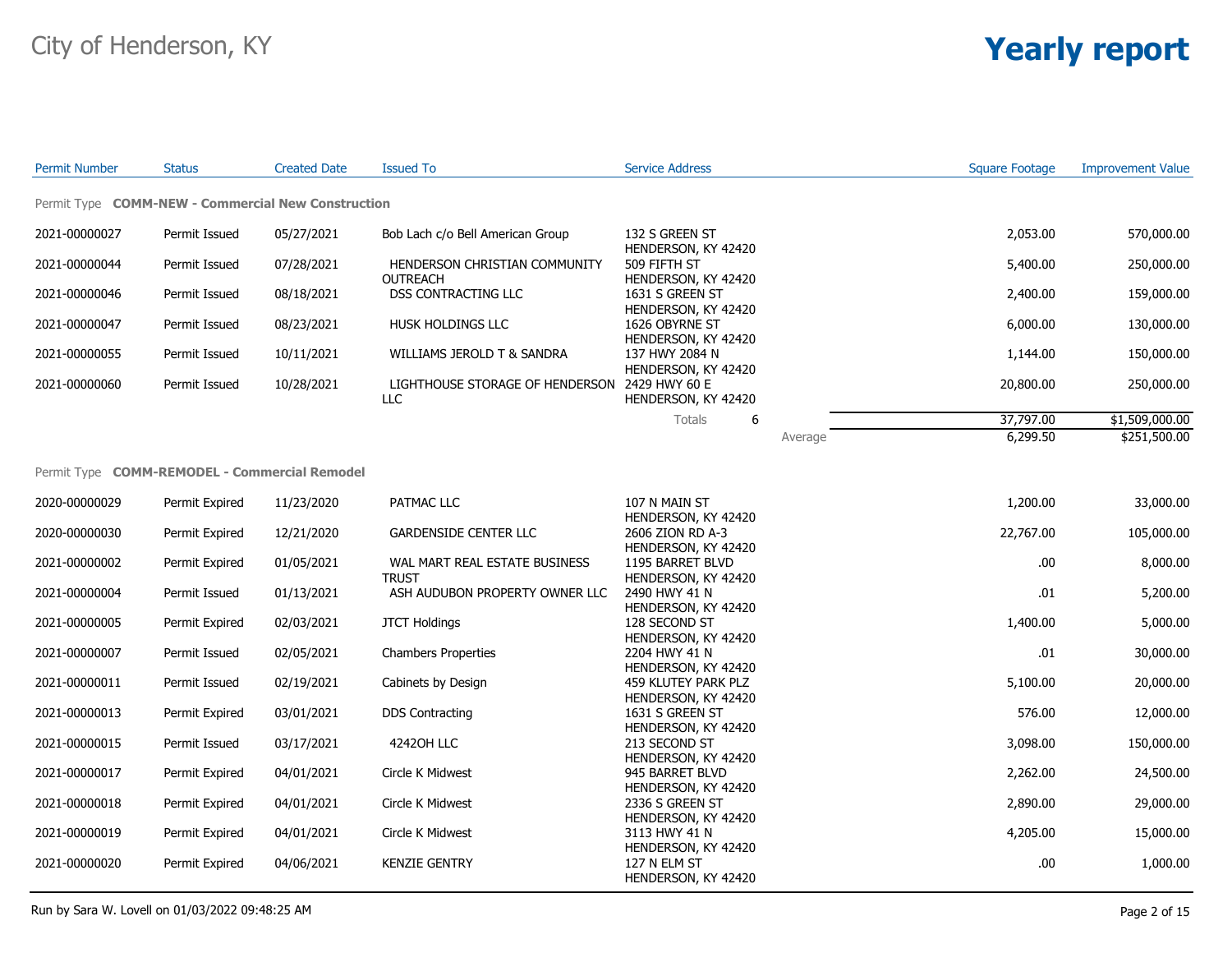| <b>Permit Number</b>                            | <b>Status</b>   | <b>Created Date</b> | <b>Issued To</b>                 | <b>Service Address</b>                                       | <b>Square Footage</b> | <b>Improvement Value</b> |
|-------------------------------------------------|-----------------|---------------------|----------------------------------|--------------------------------------------------------------|-----------------------|--------------------------|
| Permit Type COMM-REMODEL - Commercial Remodel   |                 |                     |                                  |                                                              |                       |                          |
| 2021-00000022                                   | Permit Expired  | 04/06/2021          | KAH III LLC                      | 500 N GREEN ST<br>HENDERSON, KY 42420                        | 5,653.00              | 290,000.00               |
| 2021-00000024                                   | Permit Issued   | 04/14/2021          | <b>JTCT HOLDINGS LLC</b>         | 128 & 132 SECOND ST                                          | 4,125.00              | 100,000.00               |
| 2021-00000025                                   | Permit Expired  | 05/07/2021          | JRN, Inc.                        | HENDERSON, KY 42420<br>2236 HWY 41 N                         | 2,905.00              | 250,000.00               |
| 2021-00000026                                   | Permit Issued   | 05/25/2021          | <b>GARDENSIDE CENTER LLC</b>     | HENDERSON, KY 42420<br>2606 ZION RD #H                       | 22,679.00             | 164,000.00               |
| 2021-00000039                                   | Permit Issued   | 07/21/2021          | COMMUNITY UNITED METH HOSP INC   | Henderson, KY 42420<br>1305 N ELM ST                         | 3,435.00              | 103,000.00               |
| 2021-00000040                                   | Permit Issued   | 07/22/2021          | LROD LLC                         | HENDERSON, KY 42420<br>113 SECOND ST                         | .00                   | 10,000.00                |
| 2021-00000045                                   | Permit Issued   | 08/05/2021          | COMMUNITY UNITED METH HOSP INC   | HENDERSON, KY 42420<br>1305 N ELM ST                         | 1,000.00              | 25,000.00                |
| 2021-00000051                                   | Permit Issued   | 09/28/2021          | QUICK LUBE PROPERTIES LLC        | HENDERSON, KY 42420<br>1408 N GREEN ST                       | 900.00                | 9,000.00                 |
| 2021-00000052                                   | Permit Issued   | 09/28/2021          | Jeff Parrish                     | HENDERSON, KY 42420<br>500 N GREEN ST                        | 1,200.00              | 2,000.00                 |
| 2021-00000057                                   | Permit Issued   | 10/14/2021          | EASTGATE CENTER INC              | HENDERSON, KY 42420<br>1644 SECOND ST                        | 50.00                 | 1,000.00                 |
| 2021-00000059                                   | Permit Issued   | 10/26/2021          | James Frank                      | HENDERSON, KY 42420<br>600 HWY 41 A                          | 16.00                 | 2,400.00                 |
| 2021-00000062                                   | Permit Issued   | 12/02/2021          | FIRST BAPTIST CHURCH OF HEND KY  | HENDERSON, KY 42420<br>307 CENTER ST<br>HENDERSON, KY 42420  | 3,134.00              | 404,000.00               |
| 2021-00000064                                   | Permit Issued   | 12/27/2021          | EMPIRE CONTRACTORS INC           | 2660 S GREEN ST<br>HENDERSON, KY 42420                       | 2,420.00              | 115,000.00               |
|                                                 |                 |                     |                                  | Totals<br>26                                                 | 91,015.02             | \$1,913,100.00           |
|                                                 |                 |                     |                                  |                                                              | 3,500.58<br>Average   | \$73,580.77              |
| Permit Type DEMO-COMM - Demolition - Commercial |                 |                     |                                  |                                                              |                       |                          |
| 2021-00014004                                   | Permit Complete | 02/02/2021          | AUDUBON LOANS I LLC              | 239 FIRST ST                                                 | 21,000.00             | .01                      |
| 2021-00014005                                   | Permit Issued   | 02/02/2021          | THE PHELPS L & CAROL M LAMBERT   | HENDERSON, KY 42420<br>235-237 FIRST ST                      | 7,003.00              | .01                      |
| 2021-00014009                                   | Permit Complete | 03/12/2021          | <b>TRUST</b><br>JUDY KOONCE PIKE | HENDERSON, KY 42420<br>719 SECOND ST                         | 2,168.00              | 4,600.00                 |
| 2021-00014012                                   | Permit Expired  | 04/15/2021          | HAZEX CONST CO INC               | HENDERSON, KY 42420<br>1805 CRESLINE DR                      | 2,700.00              | 4,625.00                 |
| 2021-00014015                                   | Permit Expired  | 05/10/2021          | SPAINHOWARD TERRY                | HENDERSON, KY 42420<br>1124 ATKINSON ST                      | 15,000.00             | 1.00                     |
| 2021-00014022                                   | Permit Complete | 06/09/2021          | MARKWELL WILLIAM I               | Henderson, KY 42420<br>132 S GREEN ST<br>HENDERSON, KY 42420 | 3,485.00              | 11,000.00                |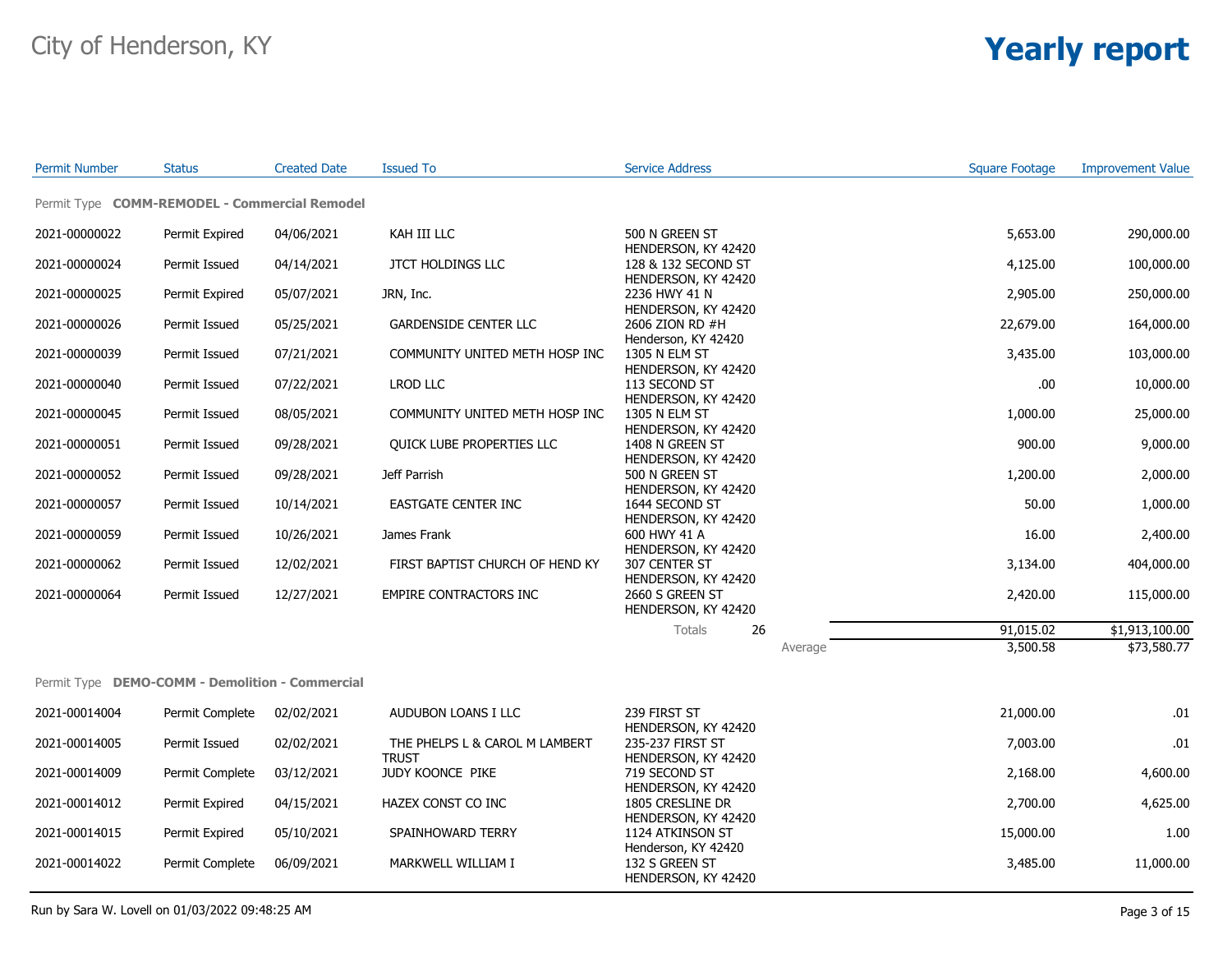| <b>Permit Number</b>                                 | <b>Status</b>   | <b>Created Date</b> | <b>Issued To</b>                               | <b>Service Address</b>                                          |         | <b>Square Footage</b> | <b>Improvement Value</b> |
|------------------------------------------------------|-----------------|---------------------|------------------------------------------------|-----------------------------------------------------------------|---------|-----------------------|--------------------------|
| Permit Type DEMO-COMM - Demolition - Commercial      |                 |                     |                                                |                                                                 |         |                       |                          |
| 2021-00014023                                        | Permit Complete | 06/09/2021          | MARKWELL WILLIAM I                             | 138 S GREEN ST                                                  |         | 3,675.00              | 6,000.00                 |
| 2021-00014034                                        | Permit Complete | 10/12/2021          | PALMER OIL CO INC                              | HENDERSON, KY 42420<br>341 CENTER ST<br>HENDERSON, KY 42420     |         | 1,740.00              | 19,000.00                |
| 2021-00014039                                        | Permit Complete | 11/24/2021          | Wieland Corporation                            | 6303 HWY 425                                                    |         | 1,500.00              | 8,500.00                 |
| 2021-00014040                                        | Permit Issued   | 12/15/2021          | LUFFY ENTERPRISES LLC                          | HENDERSON, KY 42420<br>601 WASHINGTON ST<br>HENDERSON, KY 42420 |         | 10,000.00             | 35,000.00                |
|                                                      |                 |                     |                                                | 10<br>Totals                                                    |         | 68,271.00             | \$88,726.02              |
|                                                      |                 |                     |                                                |                                                                 | Average | 6,827.10              | \$8,872.60               |
| Permit Type DEMO-MH - Demolition - Manufactured Home |                 |                     |                                                |                                                                 |         |                       |                          |
| 2021-00014038                                        | Permit Issued   | 11/12/2021          | <b>Tony Travis</b>                             | 2399 CARTER DR<br>HENDERSON, KY 42420                           |         | 924.00                | 2,200.00                 |
|                                                      |                 |                     |                                                | Totals<br>1                                                     |         | 924.00                | \$2,200.00               |
|                                                      |                 |                     |                                                |                                                                 | Average | 924.00                | \$2,200.00               |
| Permit Type DEMO-SFR - Demolition - Single Family    |                 |                     |                                                |                                                                 |         |                       |                          |
| 2021-00014002                                        | Permit Complete | 01/08/2021          | SKINNER WILLIAM A                              | 1132 POWELL ST<br>HENDERSON, KY 42420                           |         | 997.00                | 2,000.00                 |
| 2021-00014003                                        | Permit Expired  | 01/19/2021          | SKINNER WILLIAM A                              | 1134 POWELL ST<br>HENDERSON, KY 42420                           |         | 933.00                | 2,000.00                 |
| 2021-00014007                                        | Permit Expired  | 03/03/2021          | Habitat for Humanity of Henderson              | 10 HOLLIDAY CT<br>HENDERSON, KY 42420                           |         | 1,624.00              | 7,250.00                 |
| 2021-00014008                                        | Permit Complete | 03/12/2021          | SUSAN GAIL ROTHMAN                             | 500 WASHINGTON ST<br>HENDERSON, KY 42420                        |         | 1,682.00              | 4,850.00                 |
| 2021-00014010                                        | Permit Issued   | 03/15/2021          | HOPPER JOEL R                                  | 128 S MAIN ST<br>HENDERSON, KY 42420                            |         | 2,700.00              | 8,000.00                 |
| 2021-00014011                                        | Permit Complete | 03/18/2021          | FRANCIS DENNIS J JR                            | 119 POWELL ST GAR<br>HENDERSON, KY 42420                        |         | 1,625.00              | 8,000.00                 |
| 2021-00014013                                        | Permit Complete | 04/26/2021          | FARLEY EDGAR E II EST                          | 1530 OAK ST<br>HENDERSON, KY 42420                              |         | 1,008.00              | 4,100.00                 |
| 2021-00014014                                        | Permit Complete | 04/26/2021          | GISH BENTLEY ALLEN ET AL                       | 412 SHELBY ST<br>HENDERSON, KY 42420                            |         | 688.00                | 2,250.00                 |
| 2021-00014016                                        | Permit Complete | 05/12/2021          | ARNOLD MARSHALL & TERRY W                      | 228 WATSON LN<br>HENDERSON, KY 42420                            |         | 1,241.00              | 3,000.00                 |
| 2021-00014017                                        | Permit Complete | 05/18/2021          | <b>GLENN JEREMY S &amp; &amp; WEBB BRIAN K</b> | 232 WATSON LN                                                   |         | 2,000.00              | 5,500.00                 |
| 2021-00014018                                        | Permit Complete | 05/19/2021          | WILLIAMS JEROLD T & SANDRA                     | HENDERSON, KY 42420<br>137 HWY 2084 N<br>HENDERSON, KY 42420    |         | 900.00                | 3,450.00                 |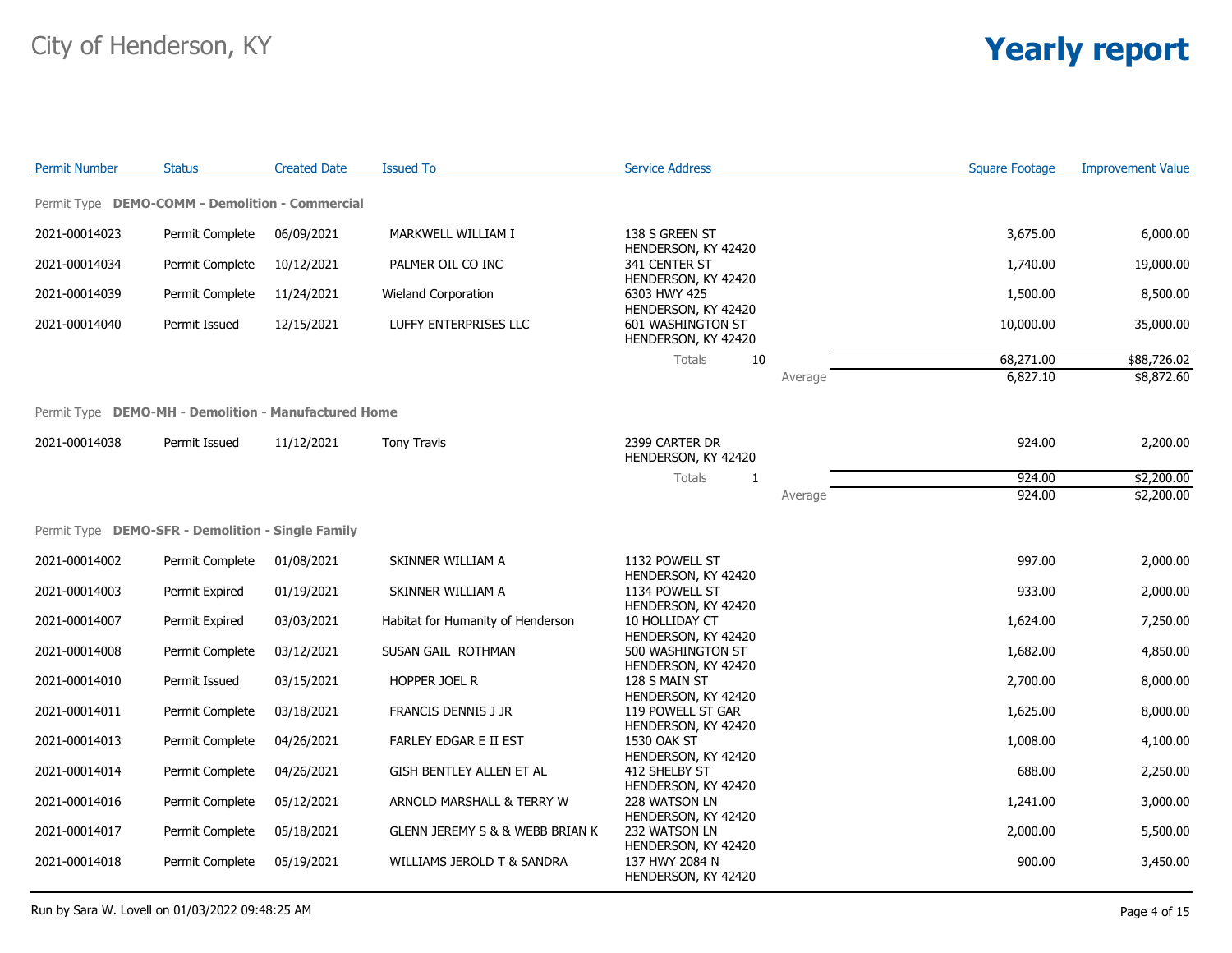| <b>Permit Number</b> | <b>Status</b>                                     | <b>Created Date</b> | <b>Issued To</b>                                                | <b>Service Address</b>                                      |          | <b>Square Footage</b> | <b>Improvement Value</b> |
|----------------------|---------------------------------------------------|---------------------|-----------------------------------------------------------------|-------------------------------------------------------------|----------|-----------------------|--------------------------|
|                      | Permit Type DEMO-SFR - Demolition - Single Family |                     |                                                                 |                                                             |          |                       |                          |
| 2021-00014019        | Permit Complete                                   | 05/26/2021          | LUFFY ENTERPRISES LLC                                           | 16 GUM ST                                                   |          | 1,260.00              | 1,000.00                 |
| 2021-00014020        | Permit Complete                                   | 06/09/2021          | PAYNE WILLIAM J & SANDRA B                                      | HENDERSON, KY 42420<br>503 POWELL ST                        |          | 2,088.00              | 5,191.00                 |
| 2021-00014021        | Permit Complete                                   | 06/09/2021          | BOBO PRESSLEY L & DEAN G                                        | HENDERSON, KY 42420<br>129 FIFTH ST                         |          | 1,060.00              | 7,000.00                 |
| 2021-00014024        | Permit Complete                                   | 06/09/2021          | YOGA HERE & NOW LLC                                             | HENDERSON, KY 42420<br>419 POWELL ST                        |          | 1,327.00              | 7,000.00                 |
| 2021-00014026        | Permit Issued                                     | 08/19/2021          | Janice Wilson                                                   | HENDERSON, KY 42420<br>1708 N ELM ST                        |          | 1,665.00              | 5,000.00                 |
| 2021-00014027        | Permit Issued                                     | 09/07/2021          | JENNIFER KAY BRYANT                                             | HENDERSON, KY 42420<br>15 POPE ST<br>HENDERSON, KY 42420    |          | 990.00                | 4,100.00                 |
| 2021-00014028        | Permit Complete                                   | 09/07/2021          | <b>CRAFTON SCOTT F</b>                                          | 3121 HWY 41 N                                               |          | 900.00                | 3,000.00                 |
| 2021-00014029        | Permit Issued                                     | 09/08/2021          | TBO INVESTMENTS LLC                                             | HENDERSON, KY 42420<br>1518 CUMNOCK ST                      |          | 870.00                | 4,000.00                 |
| 2021-00014030        | Permit Issued                                     | 09/09/2021          | NICHOLAS J HARDRICK                                             | HENDERSON, KY 42420<br><b>1520 CUMNOCK ST</b>               |          | 870.00                | 4,000.00                 |
| 2021-00014031        | Permit Issued                                     | 09/09/2021          | JESSIE SHELTON                                                  | HENDERSON, KY 42420<br>120 S HOLLOWAY ST                    |          | 918.00                | 4,000.00                 |
| 2021-00014032        | Permit Issued                                     | 09/29/2021          | HABITAT FOR HUMANITY OF                                         | HENDERSON, KY 42420<br>1104 BURRIS ST                       |          | 700.00                | 4,000.00                 |
| 2021-00014033        | Permit Issued                                     | 10/11/2021          | <b>HENDERSON</b><br>HABITAT FOR HUMANITY OF<br><b>HENDERSON</b> | HENDERSON, KY 42420<br>203 MEADOW ST<br>HENDERSON, KY 42420 |          | 980.00                | 4,000.00                 |
| 2021-00014035        | Permit Complete                                   | 10/12/2021          | DAVIS VIRGINIA D EST                                            | 328 S ALVES ST<br>HENDERSON, KY 42420                       |          | 986.00                | 5,000.00                 |
| 2021-00014036        | Permit Complete                                   | 10/12/2021          | JACKSON BRUCE R & V M JONES                                     | 431 MEADOW ST<br>HENDERSON, KY 42420                        |          | 912.00                | 4,000.00                 |
| 2021-00014037        | Permit Complete                                   | 10/28/2021          | TILLERSON JAMIE C REV TRUST                                     | 502 PLUM ST<br>HENDERSON, KY 42420                          |          | 886.00                | 3,200.00                 |
|                      |                                                   |                     |                                                                 | Totals<br>26                                                |          | 31,810.00             | \$114,891.00             |
|                      |                                                   |                     |                                                                 |                                                             | Average  | 1,223.46              | \$4,418.88               |
|                      | Permit Type DUP-NEW - Duplex New Construction     |                     |                                                                 |                                                             |          |                       |                          |
| 2021-00011003        | Permit Issued                                     | 04/28/2021          | ARNOLD MARSHALL & TERRY W                                       | 228 WATSON LN                                               |          | 2,997.00              | 193,000.00               |
| 2021-00011004        | Permit Issued<br>07/01/2021                       | SRAP HOLDINGS LLC   | HENDERSON, KY 42420<br>524 N ELM ST #B<br>HENDERSON, KY 42420   |                                                             | 2,856.00 | 295,000.00            |                          |
|                      |                                                   |                     |                                                                 | 2<br><b>Totals</b>                                          |          | 5,853.00              | \$488,000.00             |
|                      |                                                   |                     |                                                                 |                                                             | Average  | 2,926.50              | \$244,000.00             |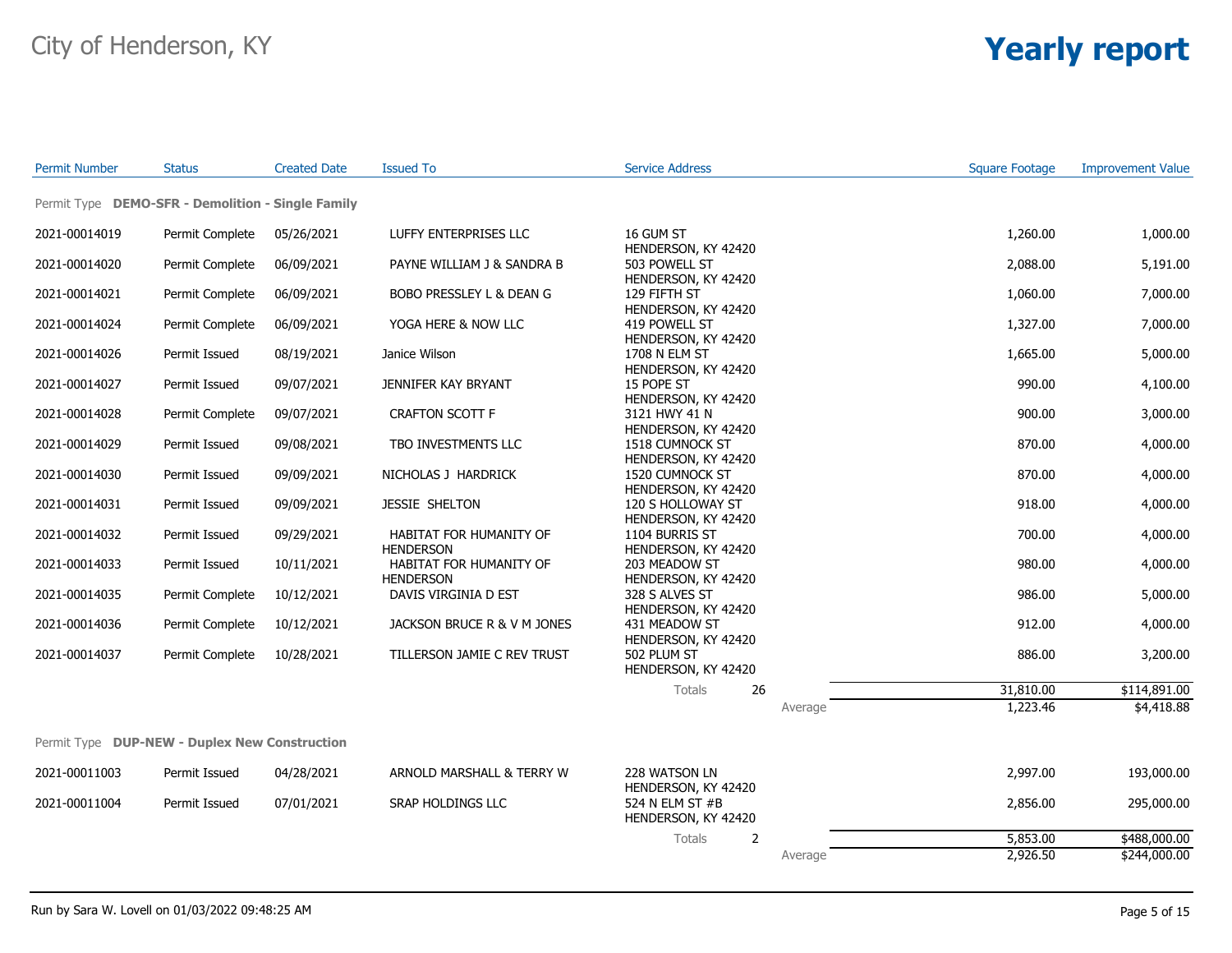| <b>Permit Number</b> | <b>Status</b>                                 | <b>Created Date</b> | <b>Issued To</b>         | <b>Service Address</b>                                                   | <b>Square Footage</b> | <b>Improvement Value</b> |
|----------------------|-----------------------------------------------|---------------------|--------------------------|--------------------------------------------------------------------------|-----------------------|--------------------------|
|                      | Permit Type DUP-REMODEL - Duplex Remodel      |                     |                          |                                                                          |                       |                          |
| 2021-00011002        | Permit Expired                                | 02/15/2021          | YOGA HERE & NOW LLC      | 1228 WASHINGTON ST 01226-<br>HENDERSON, KY 42420                         | 2,498.00              | 50,000.00                |
|                      |                                               |                     |                          | <b>Totals</b><br>1                                                       | 2,498.00              | \$50,000.00              |
|                      |                                               |                     |                          | Average                                                                  | 2,498.00              | \$50,000.00              |
|                      | Permit Type MF-REMODEL - Multi Family Remodel |                     |                          |                                                                          |                       |                          |
| 2021-00012002        | Permit Issued                                 | 06/28/2021          | HART INVESTMENTS LLC     | 709 DR ANTHONY M BROOKS ST<br>Henderson, KY 42420                        | 7,118.00              | 646,000.00               |
| 2021-00012003        | Permit Issued                                 | 06/28/2021          | HART INVESTMENTS LLC     | 709 DR ANTHONY M BROOKS ST                                               | 600.00                | 55,000.00                |
| 2021-00012004        | Permit Issued                                 | 06/28/2021          | HART INVESTMENTS LLC     | Henderson, KY 42420<br>709 DR ANTHONY M BROOKS ST<br>Henderson, KY 42420 | 7,118.00              | 533,500.00               |
| 2021-00012005        | Permit Issued                                 | 06/28/2021          | HART INVESTMENTS LLC     | 709 DR ANTHONY M BROOKS ST<br>Henderson, KY 42420                        | 7,118.00              | 534,000.00               |
| 2021-00012006        | Permit Issued                                 | 06/28/2021          | HART INVESTMENTS LLC     | 709 DR ANTHONY M BROOKS ST<br>Henderson, KY 42420                        | 7,118.00              | 534,000.00               |
| 2021-00012007        | Permit Issued                                 | 06/28/2021          | HART INVESTMENTS LLC     | 709 DR ANTHONY M BROOKS ST<br>Henderson, KY 42420                        | 7,118.00              | 534,000.00               |
| 2021-00012008        | Permit Issued                                 | 06/28/2021          | HART INVESTMENTS LLC     | 709 DR ANTHONY M BROOKS ST                                               | 645.00                | 27,500.00                |
| 2021-00012009        | Permit Issued                                 | 08/26/2021          | WOODSVIEW APARTMENTS     | Henderson, KY 42420<br>1431 WOODLAND DR<br>Henderson, KY 42420           | 2,240.00              | 160,000.00               |
|                      |                                               |                     |                          | Totals<br>8                                                              | 39,075.00             | \$3,024,000.00           |
|                      |                                               |                     |                          | Average                                                                  | 4,884.38              | \$378,000.00             |
|                      | Permit Type MH-NEW - Manufactured Home New    |                     |                          |                                                                          |                       |                          |
| 2021-00010002        | Permit Issued                                 | 03/05/2021          | TAYLOR THOMAS EUGENE     | 2724 BROWNS DR<br>HENDERSON, KY 42420                                    | 784.00                | 46,000.00                |
| 2021-00010003        | Permit Expired                                | 03/31/2021          | VANZANT BOB J SR         | 32 KENNEDY CIR<br>HENDERSON, KY 42420                                    | 1,112.00              | 58,000.00                |
| 2021-00010004        | Permit Expired                                | 04/06/2021          | Barbara Nall             | 1107 WEDGEWOOD DR                                                        | 1,300.00              | 81,082.00                |
| 2021-00010005        | Permit Issued                                 | 04/28/2021          | Joseph Loeffler          | Henderson, KY 42420<br>510 WATSON LN #12                                 | 912.00                | 15,000.00                |
| 2021-00010006        | Permit Issued                                 | 05/19/2021          | Robert W & Terri Clement | Henderson, KY 42420<br>510 WATSON LN #49<br>Henderson, KY 42420          | 960.00                | 55,800.00                |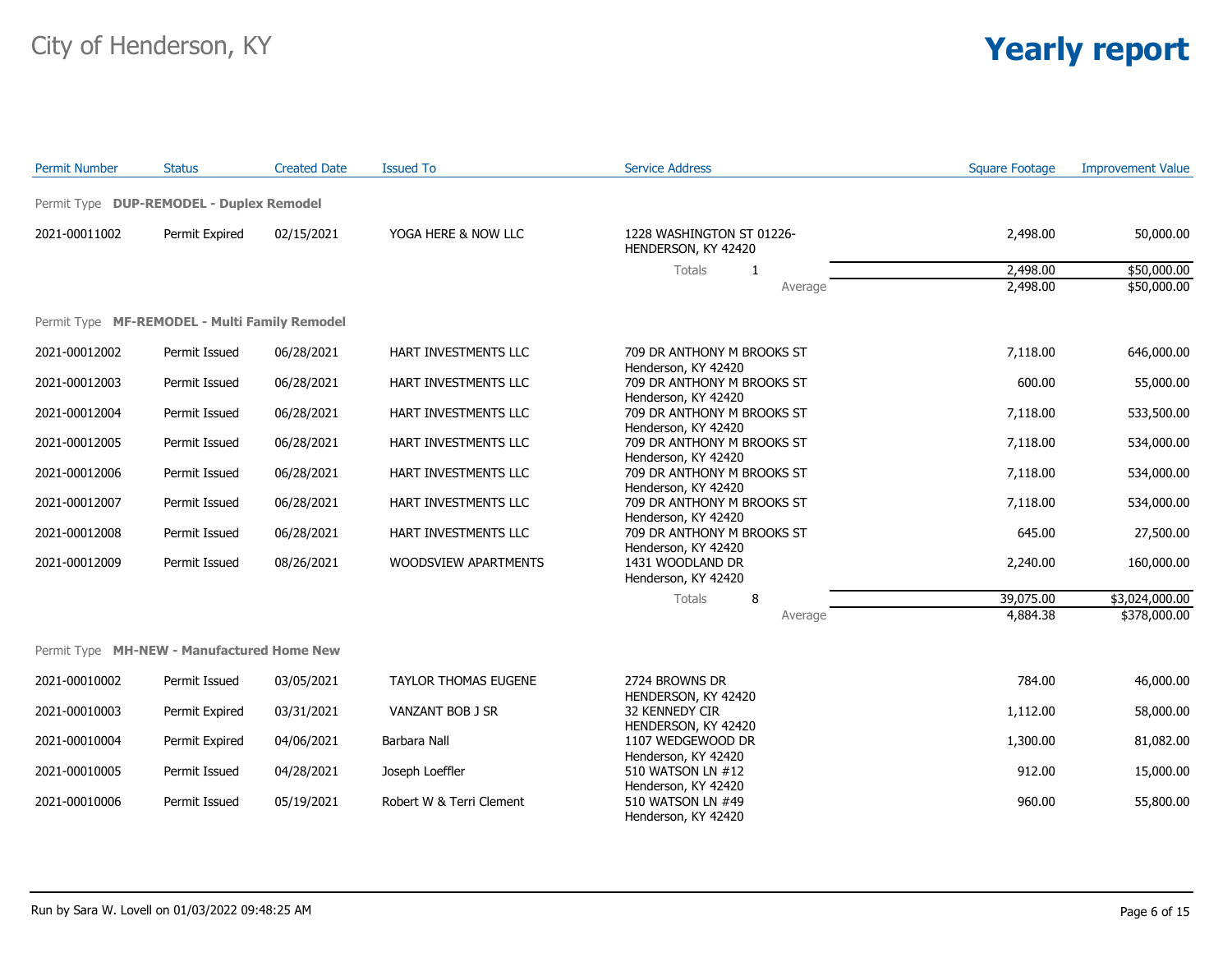| <b>Permit Number</b> | <b>Status</b>                                         | <b>Created Date</b> | <b>Issued To</b>              | <b>Service Address</b>                                       |         | <b>Square Footage</b> | <b>Improvement Value</b> |
|----------------------|-------------------------------------------------------|---------------------|-------------------------------|--------------------------------------------------------------|---------|-----------------------|--------------------------|
|                      | Permit Type MH-NEW - Manufactured Home New            |                     |                               |                                                              |         |                       |                          |
| 2021-00010007        | Permit Issued                                         | 07/13/2021          | VANZANT BOB J SR              | 2820 SUNSET LN #27                                           |         | 840.00                | 50,000.00                |
| 2021-00010008        | Permit Issued                                         | 07/26/2021          | DEBBIE SPAINHOWARD            | Henderson, KY 42420<br>605 NINTH PL<br>HENDERSON, KY 42420   |         | .00                   | .00                      |
|                      |                                                       |                     |                               | Totals<br>7                                                  |         | 5,908.00              | \$305,882.00             |
|                      |                                                       |                     |                               |                                                              | Average | 844.00                | \$43,697.43              |
|                      | Permit Type PLAN REV HOODS - PLAN REV COMM RANGE HOOD |                     |                               |                                                              |         |                       |                          |
| 2021-00000041        | Permit Issued                                         | 07/23/2021          | <b>JTCT HOLDINGS LLC</b>      | 132 SECOND ST                                                |         | .00                   | 15,275.00                |
| 2021-00000049        | Permit Issued                                         | 09/07/2021          | <b>Taco Bell</b>              | HENDERSON, KY 42420<br>132 S GREEN ST<br>HENDERSON, KY 42420 |         | 1.00                  | 6,780.00                 |
|                      |                                                       |                     |                               | Totals<br>2                                                  |         | 1.00                  | \$22,055.00              |
|                      |                                                       |                     |                               |                                                              | Average | 0.50                  | \$11,027.50              |
|                      | Permit Type SFR-ACC - Single Family Accessory         |                     |                               |                                                              |         |                       |                          |
| 2020-00005077        | Permit Expired                                        | 08/21/2020          | MOORE FLOYD L & MICHELLE      | 908 S ADAMS ST<br>HENDERSON, KY 42420                        |         | 512.00                | 20,000.00                |
| 2021-00005009        | Permit Expired                                        | 02/25/2021          | JANDA MAYS                    | 801 FIFTH ST                                                 |         | 240.00                | 5,000.00                 |
| 2021-00005013        | Permit Issued                                         | 03/10/2021          | BRANDON A & ASHLEE N JONES    | HENDERSON, KY 42420<br>114 S ARLINGTON DR                    |         | 273.00                | 1,000.00                 |
| 2021-00005015        | Permit Expired                                        | 03/17/2021          | LESLIE M HUNN                 | HENDERSON, KY 42420<br>227 S HOLLOWAY ST                     |         | 252.00                | 1,350.00                 |
| 2021-00005016        | Permit Issued                                         | 03/18/2021          | NELSON REBECCA ANN            | HENDERSON, KY 42420<br>511 FAIR ST                           |         | 336.00                | 8,400.00                 |
| 2021-00005018        | Permit Issued                                         | 03/22/2021          | PRIEST KIP L & CHRISTY M      | HENDERSON, KY 42420<br>928 FIRST ST                          |         | 160.00                | 1,000.00                 |
| 2021-00005020        | Permit Issued                                         | 03/25/2021          | NU-LOOK, INC                  | HENDERSON, KY 42420<br>2157 LOCUST DR                        |         | 300.00                | 50,000.00                |
| 2021-00005021        | Permit Issued                                         | 03/25/2021          | STEWART THOMAS C & MICHAL J   | HENDERSON, KY 42420<br>925 FRONTIER DR                       |         | 288.00                | 6,000.00                 |
| 2021-00005022        | Permit Issued                                         | 03/26/2021          | WAIDE E & MELISSA S WILLIAMS  | HENDERSON, KY 42420<br>7158 AIRLINE RD                       |         | 168.00                | 5,000.00                 |
| 2021-00005023        | Permit Issued                                         | 03/26/2021          | MCNARY KENNETH D & TAMMY RENA | HENDERSON, KY 42420<br>503 PLUM ST                           |         | 200.00                | 1,000.00                 |
|                      |                                                       |                     |                               | HENDERSON, KY 42420                                          |         |                       |                          |
| 2021-00005024        | Permit Issued                                         | 03/29/2021          | MATTHEW L & AMBER M CONVILLE  | 525 BLUE HERON LN<br>Henderson, KY 42420                     |         | 650.00                | 40,000.00                |
| 2021-00005025        | Permit Expired                                        | 03/31/2021          | <b>BRUNDIGE AMANDA B</b>      | 1225 OBYRNE ST<br>HENDERSON, KY 42420                        |         | 120.00                | 2,000.00                 |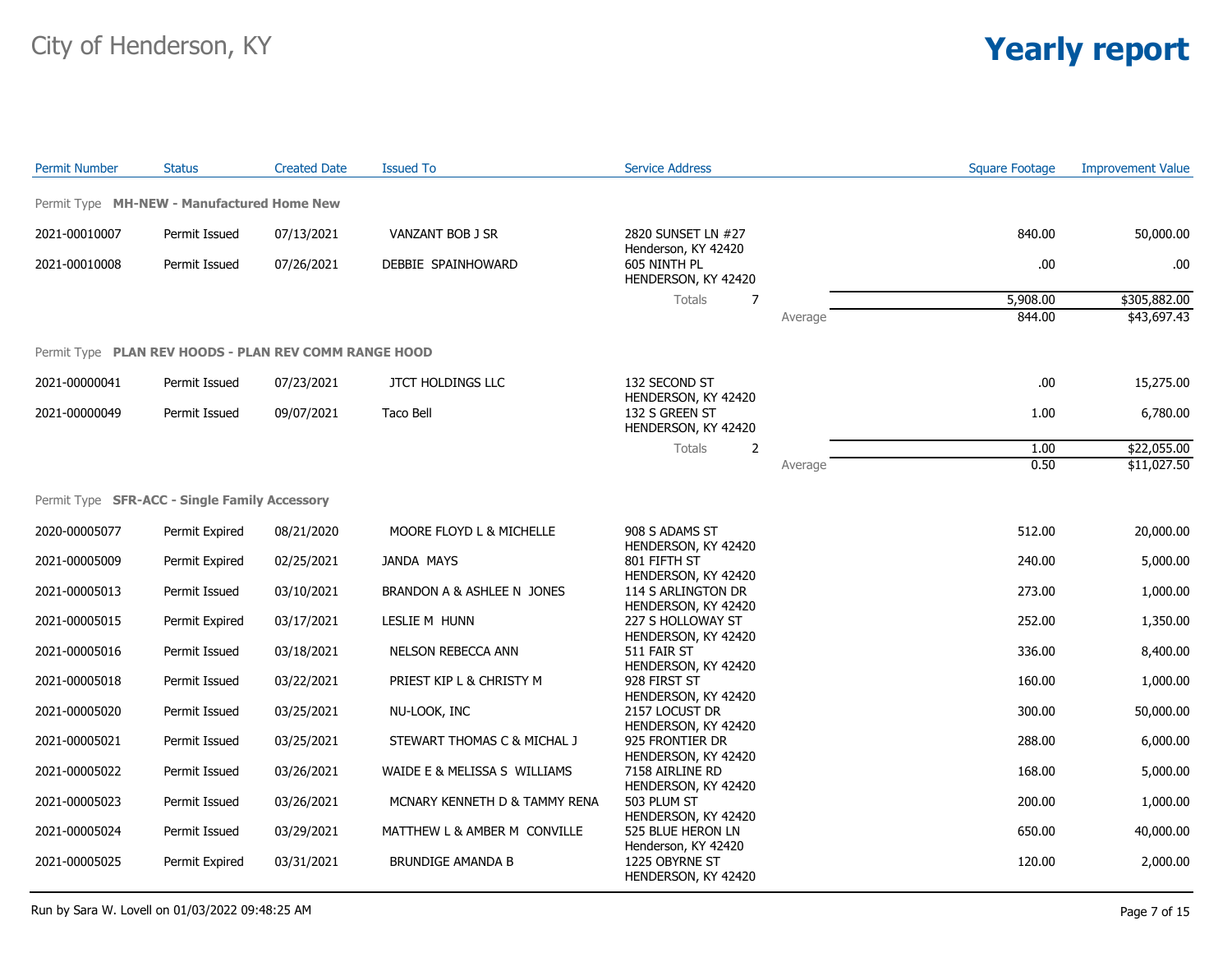| <b>Permit Number</b> | <b>Status</b>                                 | <b>Created Date</b> | <b>Issued To</b>             | <b>Service Address</b>                                            | <b>Square Footage</b> | <b>Improvement Value</b> |
|----------------------|-----------------------------------------------|---------------------|------------------------------|-------------------------------------------------------------------|-----------------------|--------------------------|
|                      | Permit Type SFR-ACC - Single Family Accessory |                     |                              |                                                                   |                       |                          |
| 2021-00005029        | Permit Expired                                | 04/05/2021          | LAFLAIR TRACY JO             | 2983 BRIARCLIFF TRL                                               | 192.00                | 3,000.00                 |
| 2021-00005031        | Permit Expired                                | 04/08/2021          | WHITFIELD JASON & TONI       | HENDERSON, KY 42420<br>3146 SAND CASTLE DR                        | 540.00                | 30,000.00                |
| 2021-00005033        | Permit Expired                                | 04/13/2021          | BROWN LARRYS S & CHARLOTTE A | HENDERSON, KY 42420<br>515 HICKORY WOOD CT                        | 528.00                | 35,000.00                |
| 2021-00005034        | Permit Issued                                 | 04/15/2021          | MONTGOMERY SHANNON & MARY JO | HENDERSON, KY 42420<br>2442 BALMORAL DR                           | 200.00                | 4,600.00                 |
| 2021-00005038        | Permit Issued                                 | 04/28/2021          | Kayla Ford                   | HENDERSON, KY 42420<br>3156 SAND CASTLE DR<br>HENDERSON, KY 42420 | 518.00                | 38,000.00                |
| 2021-00005040        | Permit Issued                                 | 05/07/2021          | LL HENDERSON LLC             | 2127 LOCUST DR<br>HENDERSON, KY 42420                             | 240.00                | 10,000.00                |
| 2021-00005042        | Permit Expired                                | 05/10/2021          | SOLOMON JAMES E              | 2360 HWY 60 E<br>HENDERSON, KY 42420                              | 80.00                 | .01                      |
| 2021-00005043        | Permit Issued                                 | 05/18/2021          | <b>GOODMAN JULIANNE</b>      | 507 FAIR ST<br>HENDERSON, KY 42420                                | 288.00                | 7,000.00                 |
| 2021-00005049        | Permit Issued                                 | 06/02/2021          | PETERS ANGELA DAWN           | 2521 RED BIRD LN<br>HENDERSON, KY 42420                           | 288.00                | 6,000.00                 |
| 2021-00005050        | Permit Issued                                 | 06/14/2021          | COLLINS WILLIAM D            | 525 S ALVES ST<br>HENDERSON, KY 42420                             | 160.00                | 3,000.00                 |
| 2021-00005054        | Permit Issued                                 | 06/24/2021          | Gina Breedlove               | 434 CRESTVIEW DR<br>HENDERSON, KY 42420                           | 504.00                | 50,000.00                |
| 2021-00005055        | Permit Expired                                | 06/30/2021          | SPAINHOWARD TERRY L          | 510 DR MARTIN LUTHER KING JR<br><b>AVE</b>                        | 1.00                  | 700.00                   |
| 2021-00005056        | Permit Issued                                 | 06/30/2021          | JENNIFER L CALHOUN           | HENDERSON, KY 42420<br>55 S FENCEROW LN<br>HENDERSON, KY 42420    | 100.00                | 3,000.00                 |
| 2021-00005061        | Permit Issued                                 | 07/16/2021          | DELORIS L KOCH               | 823 WASHINGTON ST<br>HENDERSON, KY 42420                          | 192.00                | 50,000.00                |
| 2021-00005062        | Permit Issued                                 | 07/16/2021          | WRING STEVEN E & TONETTE     | 73 N BOB O LINK<br>HENDERSON, KY 42420                            | 96.00                 | 4,000.00                 |
| 2021-00005063        | Permit Issued                                 | 07/19/2021          | Douglas Pearson              | 1500 CLAY ST<br>HENDERSON, KY 42420                               | 360.00                | 2,000.00                 |
| 2021-00005064        | Permit Issued                                 | 07/20/2021          | <b>KELLY ESTES</b>           | 1209 SANDEFUR DR<br>HENDERSON, KY 42420                           | 720.00                | 15,000.00                |
| 2021-00005065        | Permit Issued                                 | 07/21/2021          | WATHEN LYNDA S               | 231 S MAIN ST<br>HENDERSON, KY 42420                              | 400.00                | 6,000.00                 |
| 2021-00005066        | Permit Issued                                 | 07/23/2021          | ELLIS CAROLYN M              | 8018 CHADWICK LN<br>HENDERSON, KY 42420                           | 226.00                | 37,000.00                |
| 2021-00005067        | Permit Issued                                 | 07/23/2021          | BUTLER TOMMY E & DEBORAH     | 702 SHELBY ST<br>HENDERSON, KY 42420                              | 192.00                | 7,000.00                 |
| 2021-00005069        | Permit Issued                                 | 08/04/2021          | <b>BAER KEVIN J</b>          | 2301 SUNSET LN<br>HENDERSON, KY 42420                             | 1,728.00              | 55,000.00                |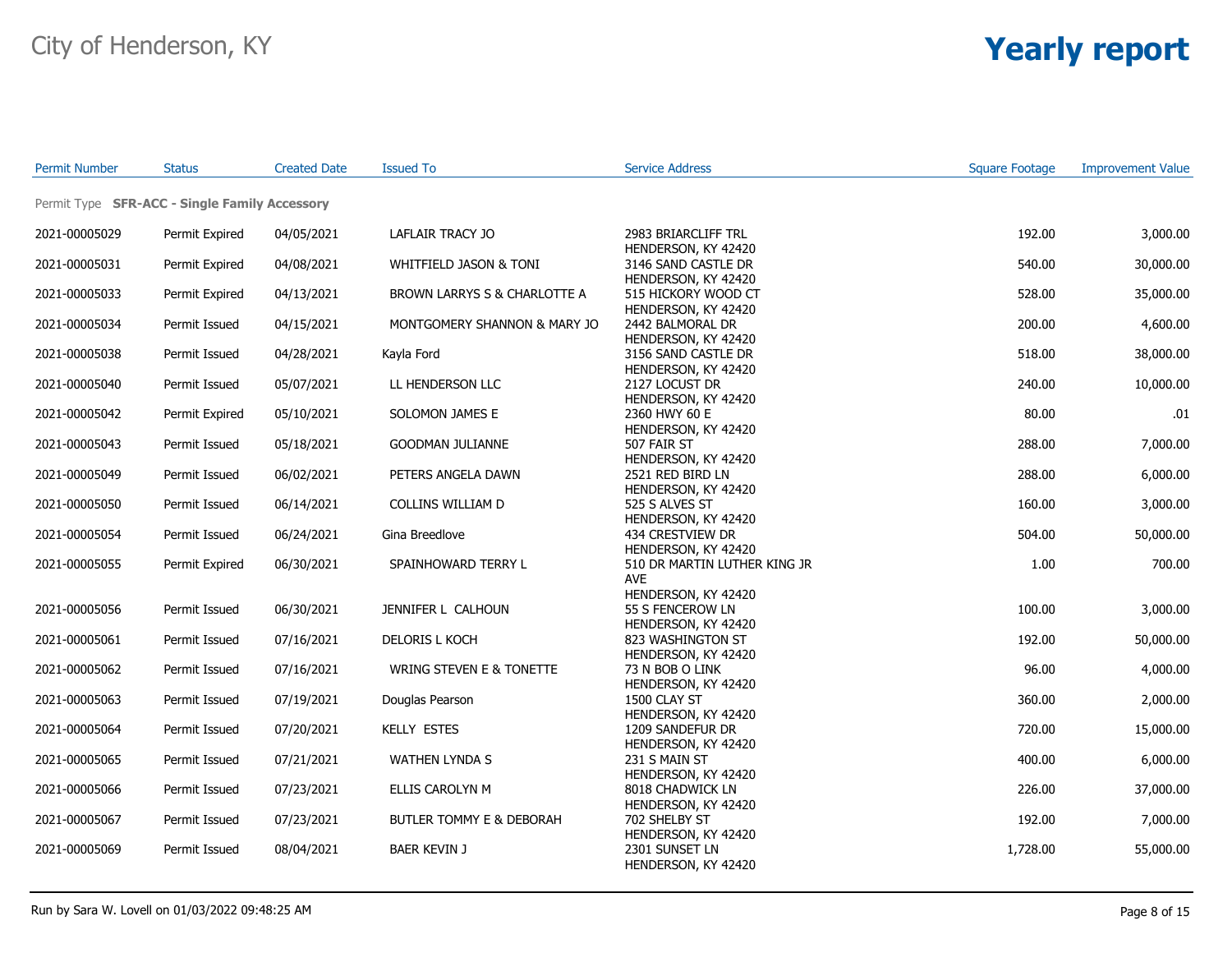| <b>Permit Number</b> | <b>Status</b>                                       | <b>Created Date</b> | <b>Issued To</b>                | <b>Service Address</b>                    | <b>Square Footage</b> | <b>Improvement Value</b> |
|----------------------|-----------------------------------------------------|---------------------|---------------------------------|-------------------------------------------|-----------------------|--------------------------|
|                      | Permit Type SFR-ACC - Single Family Accessory       |                     |                                 |                                           |                       |                          |
| 2021-00005072        | Permit Issued                                       | 08/12/2021          | RICKY G & SUSAN K STINSON       | 594 MALLARD LN<br>Henderson, KY 42420     | 260.00                | 8,000.00                 |
| 2021-00005074        | Permit Issued                                       | 09/01/2021          | PATRICIA CORBELL PHILLIPS       | 1429 S MAIN ST<br>HENDERSON, KY 42420     | 626.00                | 20,000.00                |
| 2021-00005075        | Permit Issued                                       | 09/07/2021          | Danny Alderson                  | 606 WESTFIELD LN<br>HENDERSON, KY 42420   | 96.00                 | 3,000.00                 |
| 2021-00005076        | Permit Issued                                       | 09/08/2021          | DEBORAH & PHIL J MICHAEL        | 2109 AUGUSTA DR #A<br>Henderson, KY 42420 | 96.00                 | 3,000.00                 |
| 2021-00005077        | Permit Issued                                       | 09/13/2021          | JEREMY M & AMANDA A HILLYARD    | 7122 AIRLINE RD<br>HENDERSON, KY 42420    | 512.00                | 40,000.00                |
| 2021-00005079        | Permit Issued                                       | 09/21/2021          | DUCKWORTH CHARLES B & ROBIN D   | 500 BITTERSWEET LN<br>HENDERSON, KY 42420 | 648.00                | 42,000.00                |
| 2021-00005082        | Permit Issued                                       | 09/23/2021          | ROGER & BEVERLY WHITMORE        | 2494 JAMESTOWN DR<br>HENDERSON, KY 42420  | 600.00                | 10,000.00                |
| 2021-00005084        | Permit Issued                                       | 09/29/2021          | WILLIAMS AUBREY P JR & BEULAH   | 2751 KNOLL TOP LN<br>HENDERSON, KY 42420  | 80.00                 | 3,000.00                 |
| 2021-00005086        | Permit Issued                                       | 10/08/2021          | MARY KATHRYN MORGAN             | 763 TIMBERS DR<br>HENDERSON, KY 42420     | 100.00                | 3,000.00                 |
| 2021-00005088        | Permit Issued                                       | 10/12/2021          | BAEHMAN STEPHANIE HENDON        | 330 OLD ORCHARD LN<br>HENDERSON, KY 42420 | 432.00                | 10,000.00                |
| 2021-00005094        | Permit Issued                                       | 10/22/2021          | BRIAN K & CYNTHIA J SCOTT       | 889 SINCLAIR AVE<br>HENDERSON, KY 42420   | 299.00                | 1,500.00                 |
| 2021-00005098        | Permit Issued                                       | 11/01/2021          | SHARP RICHARD & MARY            | 1529 PRINGLE ST<br>HENDERSON, KY 42420    | 120.00                | 2,900.00                 |
| 2021-00005100        | Permit Issued                                       | 11/03/2021          | STEVE L & CARLA S ALEXANDER     | 706 JANE DR<br>HENDERSON, KY 42420        | 480.00                | 9,000.00                 |
| 2021-00005102        | Permit Issued                                       | 11/12/2021          | BRIDGES RALPH L & DAVIS C F     | 1303 ALASTAIR DR<br>HENDERSON, KY 42420   | 160.00                | 4,500.00                 |
| 2021-00005103        | Permit Issued                                       | 11/30/2021          | Phillip Powell                  | 1426 ARROW WAY<br>HENDERSON, KY 42420     | 264.00                | 5,000.00                 |
| 2021-00005110        | Permit Issued                                       | 12/14/2021          | ALTEN KYLE A                    | 628 RICHARDSON AVE<br>HENDERSON, KY 42420 | 400.00                | 2,500.00                 |
| 2021-00005111        | Permit Issued                                       | 12/27/2021          | SHOULDERS GARY W & MARY LOU     | 1014 EARL ST<br>HENDERSON, KY 42420       | 144.00                | 2,000.00                 |
|                      |                                                     |                     |                                 | <b>Totals</b><br>50                       | 16,369.00             | \$676,450.01             |
|                      |                                                     |                     |                                 | Average                                   | 327.38                | \$13,529.00              |
|                      | Permit Type <b>SFR-ADD - Single Family Addition</b> |                     |                                 |                                           |                       |                          |
| 2020-00005109        | Permit Issued                                       | 12/16/2020          | Steve Wheatly                   | 901 WATSON LN<br>HENDERSON, KY 42420      | 400.00                | 9,000.00                 |
| 2021-00005004        | Permit Issued                                       | 02/02/2021          | CAMPBELL FREIDA NICHOLS & DAVID | 2374 DUNDONNELL DR                        | 225.00                | 51,000.00                |

HENDERSON, KY 42420

TRIP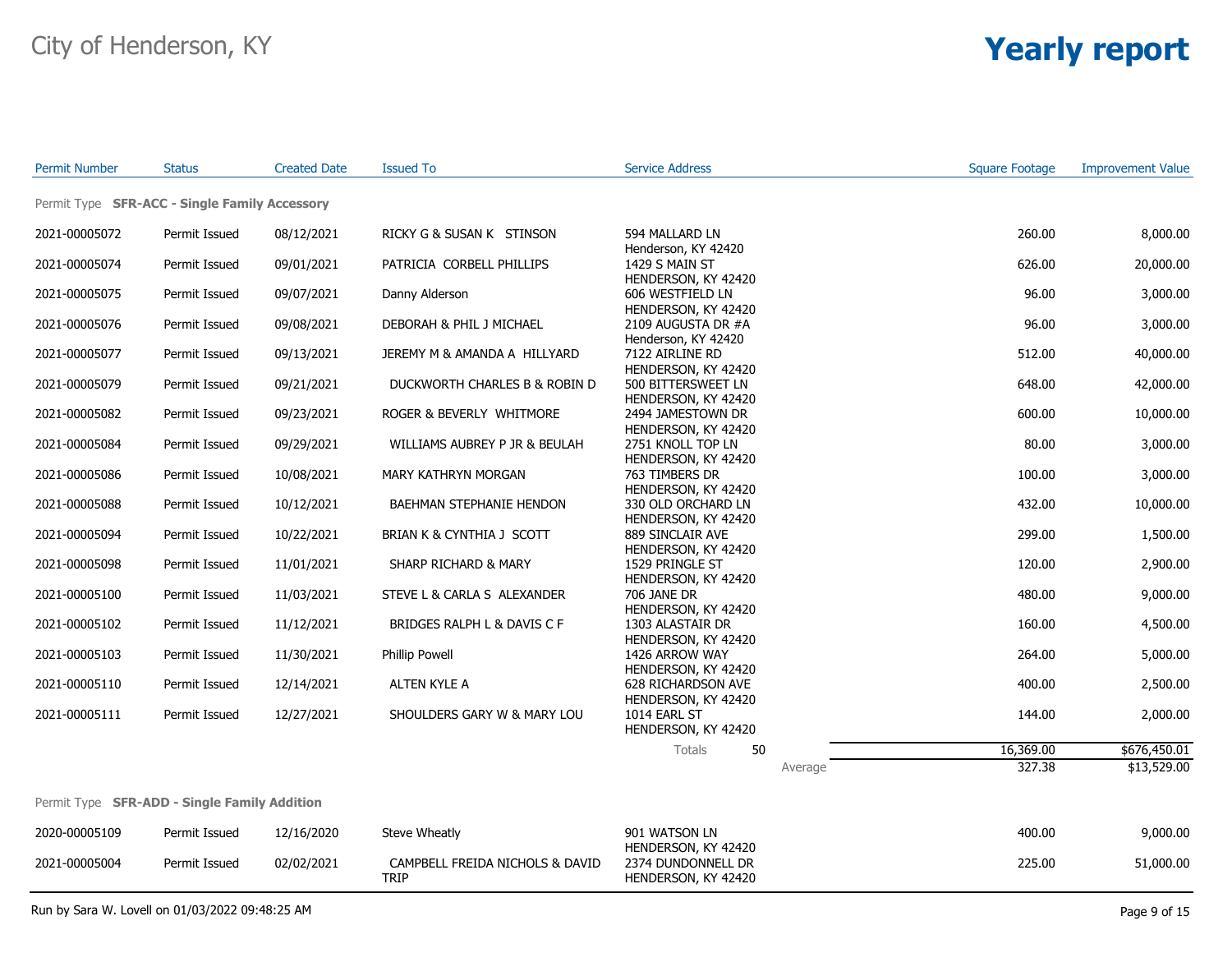| <b>Permit Number</b>                                 | <b>Status</b>   | <b>Created Date</b> | <b>Issued To</b>                               | <b>Service Address</b>                                            |         | <b>Square Footage</b> | <b>Improvement Value</b> |
|------------------------------------------------------|-----------------|---------------------|------------------------------------------------|-------------------------------------------------------------------|---------|-----------------------|--------------------------|
| Permit Type SFR-ADD - Single Family Addition         |                 |                     |                                                |                                                                   |         |                       |                          |
| 2021-00005005                                        | Permit Issued   | 02/02/2021          | BERNARD HOGAN                                  | 145 VILLA DR                                                      |         | 728.00                | 25,000.00                |
| 2021-00005011                                        | Permit Issued   | 03/09/2021          | KIETZMAN CHAD & ASHLEY                         | HENDERSON, KY 42420<br>906 E KNIGHT CT                            |         | 375.00                | 30,000.00                |
| 2021-00005012                                        | Permit Issued   | 03/09/2021          | ANTHONY L AND DEBORA SAMPLES                   | HENDERSON, KY 42420<br>1319 S MAIN ST                             |         | 243.00                | 15,000.00                |
| 2021-00005028                                        | Permit Expired  | 04/05/2021          | Anthelmo Ceron                                 | Henderson, KY 42420<br>22 CENTER CIR                              |         | 480.00                | 12,500.00                |
| 2021-00005032                                        | Permit Expired  | 04/12/2021          | MORALES DILMA ORTIZ & VENEGAS                  | HENDERSON, KY 42420<br>101 THOMPSON ST                            |         | 266.00                | 11,000.00                |
| 2021-00005036                                        | Permit Issued   | 04/20/2021          | <b>EMIDIO</b><br><b>BAUER JENNIFER I</b>       | HENDERSON, KY 42420<br>523 WASHINGTON ST                          |         | 160.00                | 1,500.00                 |
| 2021-00005037                                        | Permit Expired  | 04/21/2021          | <b>BAXTER STANTON E &amp; SHARON S</b>         | HENDERSON, KY 42420<br>1128 N MAIN ST                             |         | 128.00                | 20,000.00                |
| 2021-00005078                                        | Permit Issued   | 09/20/2021          | <b>WILKERSON O CARTER</b>                      | HENDERSON, KY 42420<br>540 N MAIN ST                              |         | 540.00                | 100,000.00               |
| 2021-00005087                                        | Permit Issued   | 10/11/2021          | <b>TURNER GAIL FRANCES</b>                     | HENDERSON, KY 42420<br>429 S ALVES ST                             |         | 208.00                | 42,000.00                |
| 2021-00005090                                        | Permit Issued   | 10/14/2021          | ARNOLD GERALD D & JANICE                       | HENDERSON, KY 42420<br>44 S BOB O LINK                            |         | 168.00                | 8,000.00                 |
| 2021-00005092                                        | Permit Issued   | 10/19/2021          | NEWMAN ANTHONY J & PATSY L                     | HENDERSON, KY 42420<br>3232 CULPEPPER CT                          |         | 442.00                | 16,000.00                |
| 2021-00005096                                        | Permit Issued   | 10/27/2021          | STONE MARK L & STEPHANIE L                     | HENDERSON, KY 42420<br>106 JANALEE DR                             |         | 22.00                 | 5,000.00                 |
| 2021-00005101                                        | Permit Issued   | 11/11/2021          | <b>Matt Cavins</b>                             | HENDERSON, KY 42420<br>320 RETTIG RD                              |         | 440.00                | 32,000.00                |
| 2021-00005107                                        | Permit Issued   | 12/08/2021          | PENNINGTON LARRY W & CINDY M                   | HENDERSON, KY 42420<br>320 TWELFTH ST<br>HENDERSON, KY 42420      |         | 270.00                | 10,000.00                |
|                                                      |                 |                     |                                                | Totals<br>16                                                      |         | 5,095.00              | \$388,000.00             |
|                                                      |                 |                     |                                                |                                                                   | Average | 318.44                | \$24,250.00              |
| Permit Type SFR-NEW - Single Family New Construction |                 |                     |                                                |                                                                   |         |                       |                          |
| 2017-00005004                                        | Permit Complete | 07/19/2017          | LE2 LLC                                        | 220 AUDUBON ST                                                    |         | 1,840.00              | 135,000.00               |
| 2020-00005110                                        | Permit Expired  | 12/28/2020          | J M DEVELOPMENT INC                            | Henderson, KY 42420<br>614 HICKORY WOOD CT                        |         | 1,699.00              | 204,000.00               |
| 2021-00005003                                        | Permit Issued   | 02/02/2021          | HACKBERRY DEVELOPMENT LLC                      | HENDERSON, KY 42420<br>1700 RIVERS EDGE DR<br>HENDERSON, KY 42420 |         | 2,413.00              | 140,000.00               |
| 2021-00005006                                        | Permit Issued   | 02/12/2021          | HABITAT FOR HUMANITY OF<br><b>HENDERSON KY</b> | 711 N ADAMS ST<br>HENDERSON, KY 42420                             |         | 1,218.00              | 115,000.00               |
| 2021-00005007                                        | Permit Issued   | 02/12/2021          | HABITAT FOR HUMANITY OF<br><b>HENDERSON KY</b> | 715 N ADAMS ST<br>HENDERSON, KY 42420                             |         | 1,096.00              | 115,000.00               |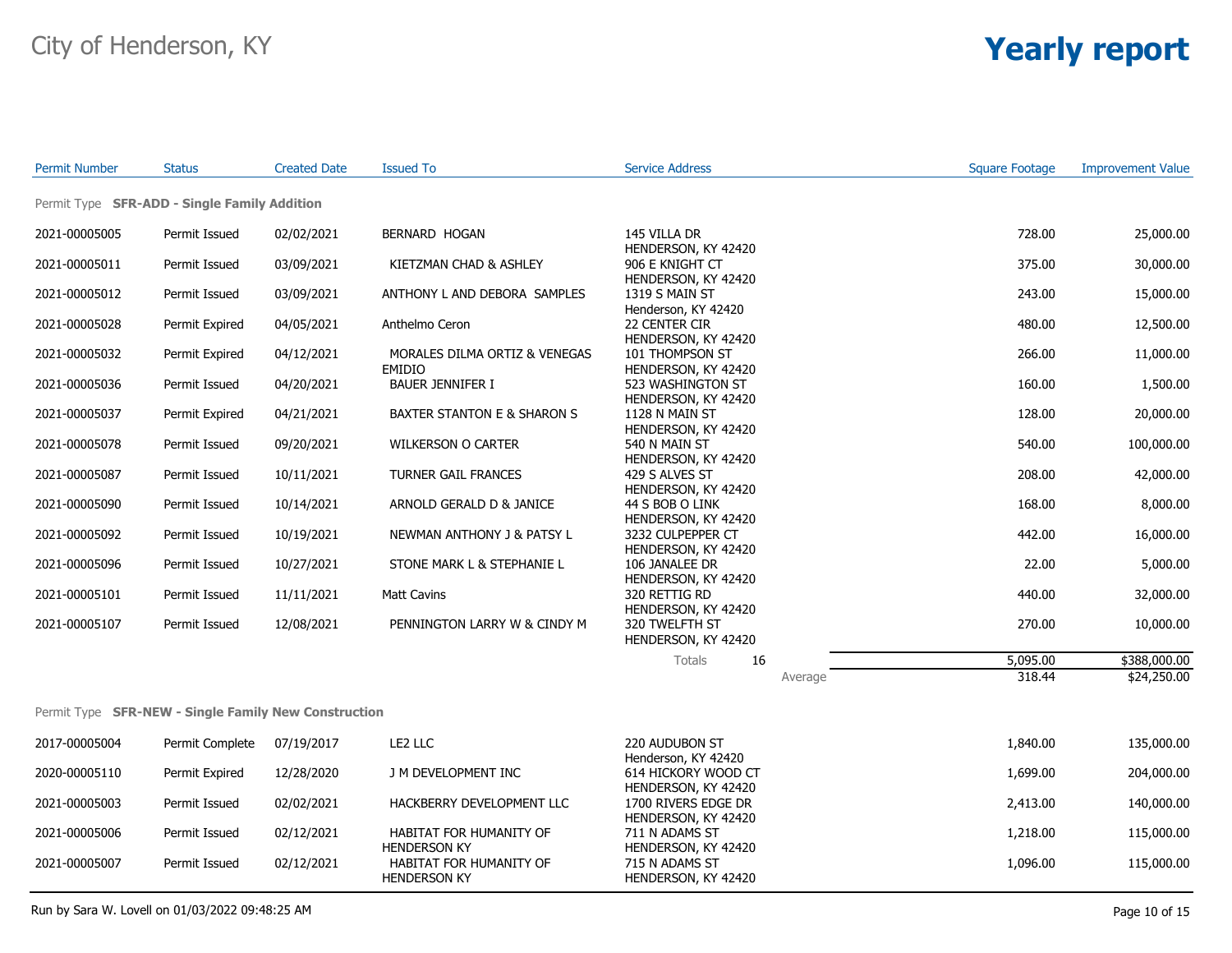| <b>Permit Number</b> | <b>Status</b>                                        | <b>Created Date</b> | <b>Issued To</b>                               | <b>Service Address</b>                                         | <b>Square Footage</b> | <b>Improvement Value</b> |
|----------------------|------------------------------------------------------|---------------------|------------------------------------------------|----------------------------------------------------------------|-----------------------|--------------------------|
|                      | Permit Type SFR-NEW - Single Family New Construction |                     |                                                |                                                                |                       |                          |
| 2021-00005008        | Permit Expired                                       | 02/15/2021          | HCM LLC                                        | 1446 ARROW WAY                                                 | 1,722.00              | 136,000.00               |
| 2021-00005014        | Permit Expired                                       | 03/11/2021          | <b>COLTON &amp; TAYLOR M JONES</b>             | HENDERSON, KY 42420<br>2430 BALMORAL DR<br>HENDERSON, KY 42420 | 3,977.00              | 378,000.00               |
| 2021-00005017        | Permit Expired                                       | 03/19/2021          | HCM LLC                                        | 1455 ARROW WAY<br>HENDERSON, KY 42420                          | 1,700.00              | 144,000.00               |
| 2021-00005026        | Permit Expired                                       | 04/01/2021          | HUGH STONE & SONS CONST LLC                    | 1442 ARROW WAY<br>HENDERSON, KY 42420                          | 1,722.00              | 148,000.00               |
| 2021-00005027        | Permit Issued                                        | 04/01/2021          | J M DEVELOPMENT INC                            | 616 HICKORY WOOD CT<br>HENDERSON, KY 42420                     | 1,699.00              | 204,000.00               |
| 2021-00005030        | Permit Issued                                        | 04/07/2021          | JAMES & ASHLEY RUNION                          | 563 CRANE HILL TRCE<br>HENDERSON, KY 42420                     | 3,720.00              | 500,000.00               |
| 2021-00005039        | Permit Expired                                       | 04/29/2021          | HCM LLC                                        | 1450 ARROW WAY<br>HENDERSON, KY 42420                          | 1,722.00              | 151,000.00               |
| 2021-00005044        | Permit Issued                                        | 05/24/2021          | <b>BLACK PEARL PROPERTIES LLC</b>              | 77 S PARTRIDGE RUN<br>HENDERSON, KY 42420                      | 1,633.00              | 120,000.00               |
| 2021-00005045        | Permit Issued                                        | 05/24/2021          | <b>BRANDON HOMES LLC</b>                       | 923 TRAIL DR<br>HENDERSON, KY 42420                            | 2,511.00              | 268,000.00               |
| 2021-00005046        | Permit Issued                                        | 05/25/2021          | HENDERSON HABITAT FOR HUMANITY                 | 10 HOLLIDAY CT<br>HENDERSON, KY 42420                          | 1,213.00              | 130,000.00               |
| 2021-00005047        | Permit Issued                                        | 05/25/2021          | HABITAT FOR HUMANITY INC                       | 1014 PRINGLE ST<br>HENDERSON, KY 42420                         | 1,218.00              | 115,000.00               |
| 2021-00005051        | Permit Issued                                        | 06/15/2021          | Jagoe Homes                                    | 3216 CULPEPPER CT<br>HENDERSON, KY 42420                       | 2,201.00              | 247,000.00               |
| 2021-00005052        | Permit Expired                                       | 06/16/2021          | HCM LLC                                        | 1438 ARROW WAY<br>HENDERSON, KY 42420                          | 1,722.00              | 146,000.00               |
| 2021-00005053        | Permit Issued                                        | 06/16/2021          | ALEX FERGUSON                                  | 613 GRAY STONE CT<br>HENDERSON, KY 42420                       | 3,826.00              | 537,000.00               |
| 2021-00005068        | Permit Issued                                        | 08/02/2021          | HCM LLC                                        | 1422 FAIRGROUND LN<br>HENDERSON, KY 42420                      | 1,742.00              | 153,000.00               |
| 2021-00005080        | Permit Issued                                        | 09/22/2021          | <b>HCM LLC</b>                                 | 1426 ARROW WAY<br>HENDERSON, KY 42420                          | 1,722.00              | 158,000.00               |
| 2021-00005081        | Permit Issued                                        | 09/22/2021          | HCM LLC                                        | 1451 ARROW WAY<br>HENDERSON, KY 42420                          | 1,713.00              | 158,000.00               |
| 2021-00005083        | Permit Issued                                        | 09/27/2021          | HABITAT FOR HUMANITY OF<br><b>HENDERSON KY</b> | 1411 CUMNOCK ST<br>HENDERSON, KY 42420                         | 990.00                | 118,000.00               |
| 2021-00005089        | Permit Issued                                        | 10/14/2021          | JAMES DORSEY RIDLEY                            | 1704 RIVERS EDGE DR<br>HENDERSON, KY 42420                     | 2,375.00              | 175,000.00               |
| 2021-00005093        | Permit Issued                                        | 10/20/2021          | Danny & Cindy Garrett                          | 506 HICKORY WOOD CT<br>HENDERSON, KY 42420                     | 3,797.00              | 369,000.00               |
| 2021-00005097        | Permit Issued                                        | 10/27/2021          | <b>Brucie Farris</b>                           | 600 S MAIN ST<br>HENDERSON, KY 42420                           | 1,292.00              | 225,000.00               |
| 2021-00005099        | Permit Issued                                        | 11/03/2021          | HCM LLC                                        | 1456 FAIRGROUND LN<br>HENDERSON, KY 42420                      | 2,100.00              | 150,000.00               |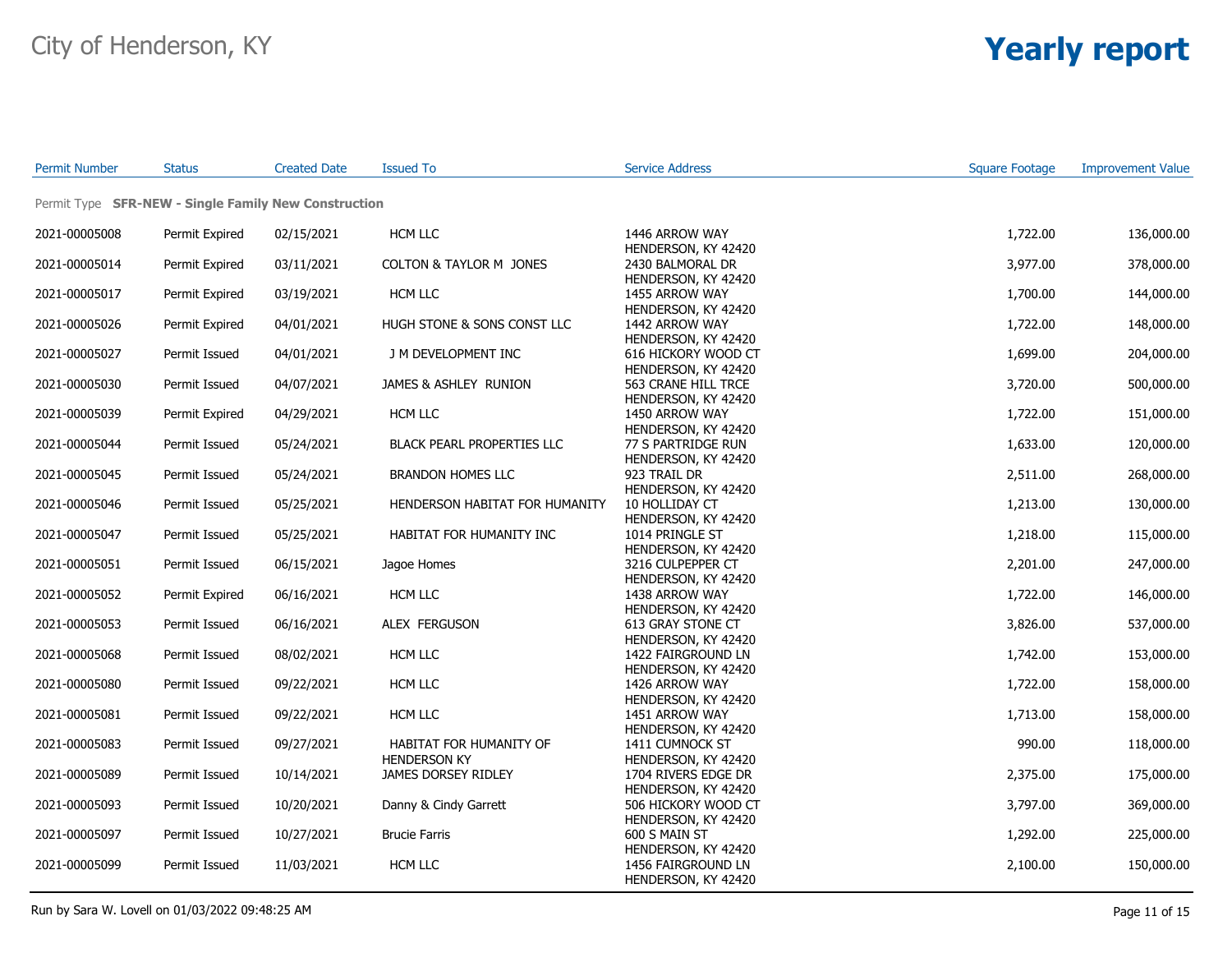| <b>Permit Number</b>                                 | <b>Status</b>  | <b>Created Date</b> | <b>Issued To</b>                   | <b>Service Address</b>                                            |         | <b>Square Footage</b> | <b>Improvement Value</b> |
|------------------------------------------------------|----------------|---------------------|------------------------------------|-------------------------------------------------------------------|---------|-----------------------|--------------------------|
| Permit Type SFR-NEW - Single Family New Construction |                |                     |                                    |                                                                   |         |                       |                          |
| 2021-00005106                                        | Permit Issued  | 12/06/2021          | JOE MATTINGLY BUILDERS INC         | 508 HICKORY WOOD CT                                               |         | 2,229.00              | 368,900.00               |
| 2021-00005112                                        | Permit Issued  | 12/27/2021          | JOE MATTINGLY BUILDERS INC         | HENDERSON, KY 42420<br>619 HICKORY WOOD CT<br>HENDERSON, KY 42420 |         | 1,637.00              | 206,000.00               |
|                                                      |                |                     |                                    | 29<br>Totals                                                      |         | 58,449.00             | \$6,013,900.00           |
|                                                      |                |                     |                                    |                                                                   | Average | 2,015.48              | \$207,375.86             |
| Permit Type SFR-REMODEL - Single Family Remodel      |                |                     |                                    |                                                                   |         |                       |                          |
| 2020-00005088                                        | Permit Expired | 09/21/2020          | NU-LOOK, INC                       | 2157 LOCUST DR<br>HENDERSON, KY 42420                             |         | 2,547.00              | 65,000.00                |
| 2021-00005002                                        | Permit Expired | 01/20/2021          | REDDING RANDALL & ELLEN            | 1218 ADAMS LN                                                     |         | 47.60                 | 18,000.00                |
| 2021-00005019                                        | Permit Issued  | 03/24/2021          | <b>STONE REBECCA</b>               | HENDERSON, KY 42420<br>1715 WASHINGTON ST                         |         | 158.00                | 5,000.00                 |
| 2021-00005035                                        | Permit Issued  | 04/19/2021          | VALLES ESTEBAN H & ASHLEY NICOLE   | HENDERSON, KY 42420<br>1454 WILSON DR                             |         | 960.00                | 9,000.00                 |
| 2021-00005041                                        | Permit Issued  | 05/07/2021          | Sindy Newman                       | HENDERSON, KY 42420<br>228 ROONEY DR                              |         | 1,406.00              | 20,000.00                |
| 2021-00005048                                        | Permit Issued  | 05/27/2021          | PARADISE VENTURES LLC              | HENDERSON, KY 42420<br>2037 PEGGY DR                              |         | .00                   | 2,000.00                 |
| 2021-00005057                                        | Permit Issued  | 07/02/2021          | HOUSING AUTHORITY OF HENDERSON     | HENDERSON, KY 42420<br>1527 YOUNG ST                              |         | 1,102.00              | 12,000.00                |
| 2021-00005058                                        | Permit Expired | 07/06/2021          | PATRICIA CORBELL PHILLIPS          | HENDERSON, KY 42420<br>1429 S MAIN ST<br>HENDERSON, KY 42420      |         | .00.                  | 15,000.00                |
| 2021-00005060                                        | Permit Issued  | 07/14/2021          | Miguel Francisco                   | 601 S ADAMS ST                                                    |         | 240.00                | 5,000.00                 |
| 2021-00005070                                        | Permit Issued  | 08/06/2021          | AVID PROPERTIES LLC                | HENDERSON, KY 42420<br>301 CANARY LN                              |         | 1,800.00              | 40,000.00                |
| 2021-00005071                                        | Permit Issued  | 08/12/2021          | <b>GLEN D &amp; JUDITH A STONE</b> | HENDERSON, KY 42420<br>123 S MAIN ST                              |         | .00                   | 100,000.00               |
| 2021-00005073                                        | Permit Issued  | 08/23/2021          | <b>Richard Consler</b>             | HENDERSON, KY 42420<br>626 S GREEN ST                             |         | .01                   | 8,000.00                 |
| 2021-00005085                                        | Permit Issued  | 10/08/2021          | Luffy Enterprise, LLC              | HENDERSON, KY 42420<br>18 GUM ST                                  |         | 24.00                 | 500.00                   |
| 2021-00005091                                        | Permit Issued  | 10/18/2021          | CHEYENNE & SEAN LEAVELLE           | HENDERSON, KY 42420<br>917 S ELM ST                               |         | 140.00                | 5,000.00                 |
| 2021-00005095                                        | Permit Issued  | 10/25/2021          | <b>GELKE BONNIE</b>                | HENDERSON, KY 42420<br>106 S ALVES ST                             |         | 170.00                | 6,300.00                 |
| 2021-00005108                                        | Permit Issued  | 12/08/2021          | SHARMA RAJ K & RANI SWINA          | HENDERSON, KY 42420<br>1301 OBYRNE ST<br>HENDERSON, KY 42420      |         | 1,496.00              | 25,000.00                |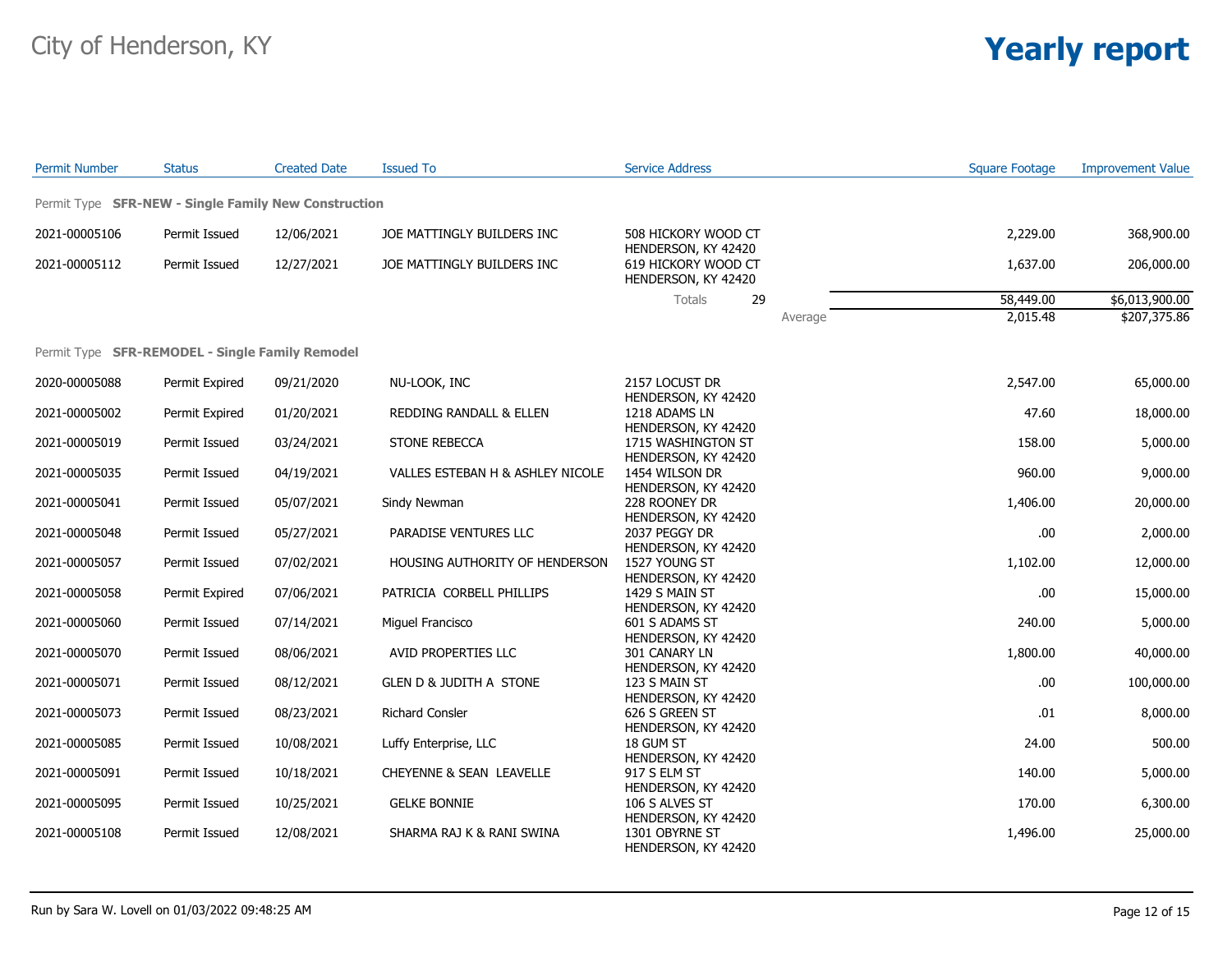| <b>Permit Number</b>    | <b>Status</b>                                   | <b>Created Date</b> | <b>Issued To</b>                             | <b>Service Address</b>                                       | <b>Square Footage</b> | <b>Improvement Value</b> |
|-------------------------|-------------------------------------------------|---------------------|----------------------------------------------|--------------------------------------------------------------|-----------------------|--------------------------|
|                         | Permit Type SFR-REMODEL - Single Family Remodel |                     |                                              |                                                              |                       |                          |
| 2021-00005113           | Permit Issued                                   | 12/28/2021          | LAUGHARY ROBERT & MARY                       | 1522 LOEB ST<br>HENDERSON, KY 42420                          | 1,807.00              | 133,832.00               |
|                         |                                                 |                     |                                              | 17<br>Totals                                                 | 11,897.61             | \$469,632.00             |
|                         |                                                 |                     |                                              | Average                                                      | 699.86                | \$27,625.41              |
| Permit Type SIGN - Sign |                                                 |                     |                                              |                                                              |                       |                          |
| 2020-00013048           | Permit Expired                                  | 12/18/2020          | <b>OLDE TOWNE PARTNERS</b>                   | 1001 N GREEN ST<br>HENDERSON, KY 42420                       | 116.67                | 4,600.00                 |
| 2020-00013049           | Permit Expired                                  | 12/28/2020          | Hometown Vision Care                         | 1035 N ELM ST                                                | 40.00                 | 1,500.00                 |
| 2021-00013002           | Permit Complete                                 | 01/07/2021          | ChefWhat BBQ & More                          | HENDERSON, KY 42420<br>422 SEVENTH ST                        | 40.00                 | 500.00                   |
| 2021-00013003           | Permit Expired                                  | 01/15/2021          | NEW JERSULEUM BAPT CHURCH                    | HENDERSON, KY 42420<br>450 FAGAN ST                          | 46.00                 | 4,200.00                 |
| 2021-00013004           | Permit Expired                                  | 01/15/2021          | <b>CARABI LLC</b>                            | HENDERSON, KY 42420<br>316 FOURTEENTH ST                     | 40.00                 | 2,000.00                 |
| 2021-00013005           | Permit Complete                                 | 01/20/2021          | Aaron's                                      | HENDERSON, KY 42420<br>325 S GREEN ST                        | 127.00                | 7,150.00                 |
| 2021-00013006           | Permit Expired                                  | 02/03/2021          | WINSTON REAL ESTATE LLC                      | HENDERSON, KY 42420<br>387 BORAX DR                          | 39.25                 | 800.00                   |
| 2021-00013007           | Permit Expired                                  | 02/08/2021          | TOMBLINSON HINKLE FUNERAL SVCS<br><b>LLC</b> | HENDERSON, KY 42420<br>325 FIRST ST                          | 45.00                 | 4,500.00                 |
| 2021-00013008           | Permit Expired                                  | 02/09/2021          | GREEN RIVER AREA FED CRDT UN                 | HENDERSON, KY 42420<br>902 SECOND ST                         | 48.00                 | 25,000.00                |
| 2021-00013009           | Permit Complete                                 | 02/16/2021          | KAH III LLC                                  | HENDERSON, KY 42420<br>500 N GREEN ST                        | 125.00                | 6,000.00                 |
| 2021-00013010           | Permit Complete                                 | 02/16/2021          | Fast Fuel                                    | HENDERSON, KY 42420<br>1773 S GREEN ST                       | 119.00                | 9,500.00                 |
| 2021-00013011           | Permit Complete                                 | 02/24/2021          | DELAMAR ROBERT E TT                          | HENDERSON, KY 42420<br>1739 S GREEN ST                       | 63.25                 | 2,170.00                 |
| 2021-00013012           | Permit Complete                                 | 03/01/2021          | <b>DSS Contracting</b>                       | HENDERSON, KY 42420<br>1631 S GREEN ST                       | 50.00                 | 1,000.00                 |
| 2021-00013013           | Permit Expired                                  | 03/02/2021          | DELAMAR ROBERT E & LISA H TT                 | HENDERSON, KY 42420<br>1435 S GREEN ST                       | 36.00                 | 1,710.00                 |
| 2021-00013014           | Permit Complete                                 | 03/29/2021          | ASH AUDUBON PROPERTY OWNER LLC               | HENDERSON, KY 42420<br>2480 HWY 41 N                         | 51.34                 | 4,000.00                 |
| 2021-00013016           | Permit Complete                                 | 04/08/2021          | Eastgate Family Restaurant                   | HENDERSON, KY 42420<br>1648 SECOND ST<br>HENDERSON, KY 42420 | 50.00                 | 9,500.00                 |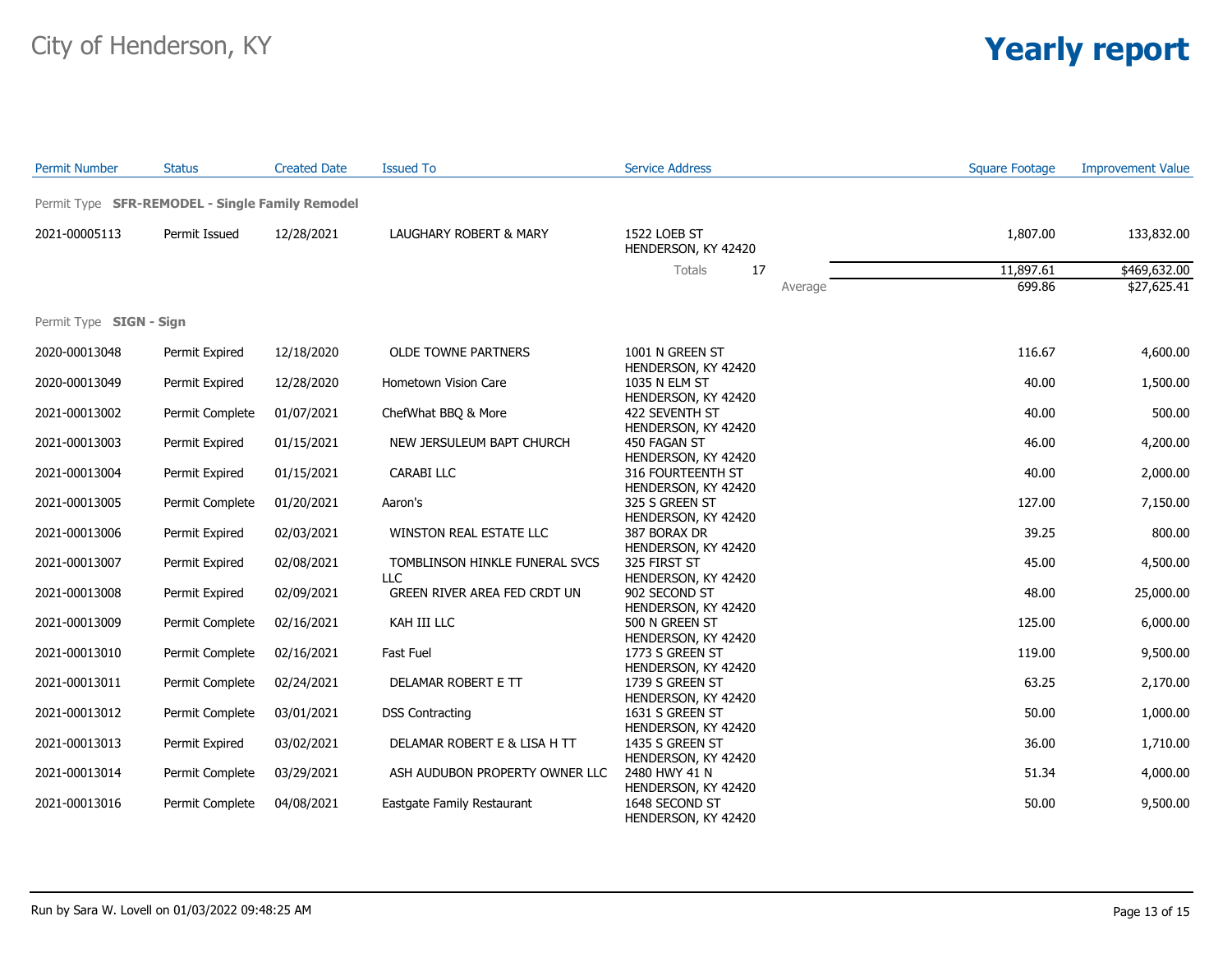| <b>Permit Number</b>    | <b>Status</b>   | <b>Created Date</b> | <b>Issued To</b>                      | <b>Service Address</b>                                         | <b>Square Footage</b> | <b>Improvement Value</b> |
|-------------------------|-----------------|---------------------|---------------------------------------|----------------------------------------------------------------|-----------------------|--------------------------|
| Permit Type SIGN - Sign |                 |                     |                                       |                                                                |                       |                          |
| 2021-00013017           | Permit Expired  | 04/08/2021          | MEDICAL REALTY HOLDING CO LLC         | 319 EIGHTH ST                                                  | 19.30                 | 400.00                   |
| 2021-00013019           | Permit Complete | 04/19/2021          | A NEW START LLC                       | HENDERSON, KY 42420<br>114 FRANKLIN AVE<br>HENDERSON, KY 42420 | 26.40                 | 200.00                   |
| 2021-00013021           | Permit Complete | 05/20/2021          | POLK WILLIAM F JR & MARTHA O          | 1309 S GREEN ST<br>HENDERSON, KY 42420                         | 153.50                | 5,000.00                 |
| 2021-00013022           | Permit Complete | 05/20/2021          | FRED L BARNETT                        | 1997 BARRET CT STE 2<br>HENDERSON, KY 42420                    | 48.00                 | 2,000.00                 |
| 2021-00013023           | Permit Complete | 05/24/2021          | POPPS BROS                            | 2236 HWY 41 N<br>HENDERSON, KY 42420                           | 245.00                | 7,800.00                 |
| 2021-00013024           | Permit Complete | 05/25/2021          | <b>GARDENSIDE CENTER LLC</b>          | 2606 ZION RD<br>HENDERSON, KY 42419                            | 353.00                | 4,050.00                 |
| 2021-00013025           | Permit Complete | 05/28/2021          | OHIO VALLEY NATIONAL BANK             | 140 N MAIN ST<br>HENDERSON, KY 42420                           | 60.53                 | 9,000.00                 |
| 2021-00013026           | Permit Complete | 06/02/2021          | Flynn Group                           | 132 S GREEN ST<br>HENDERSON, KY 42420                          | 147.09                | 12,216.00                |
| 2021-00013027           | Permit Complete | 06/03/2021          | CHAMBERS PROPERTIES INC               | 1776 S GREEN ST<br>HENDERSON, KY 42420                         | 94.00                 | 6,130.00                 |
| 2021-00013028           | Permit Complete | 06/16/2021          | ASH AUDUBON PROPERTY OWNER LLC        | 2480 HWY 41 N<br>HENDERSON, KY 42420                           | 60.00                 | 6,000.00                 |
| 2021-00013029           | Permit Complete | 06/24/2021          | 1163 SOUTHFIELD LLC                   | 2033 HWY 41 N<br>HENDERSON, KY 42420                           | 32.00                 | 5,670.00                 |
| 2021-00013030           | Permit Issued   | 07/22/2021          | AUDUBON SCHOOL APARTMENTS LP          | 1400 CLAY ST<br>HENDERSON, KY 42420                            | 64.00                 | 10,000.00                |
| 2021-00013031           | Permit Issued   | 08/03/2021          | OREILLY AUTOMOTIVE INC STORE<br>#1870 | 529 N GREEN ST<br>HENDERSON, KY 42420                          | 116.00                | 2,500.00                 |
| 2021-00013032           | Permit Issued   | 08/03/2021          | OHIO VALLEY NATL BANK                 | 400 BARRET BLVD<br>HENDERSON, KY 42420                         | 15.75                 | 800.00                   |
| 2021-00013033           | Permit Issued   | 08/13/2021          | WENDYS #329                           | 1961 HWY 41 N<br>HENDERSON, KY 42420                           | 139.00                | 11,250.00                |
| 2021-00013034           | Permit Issued   | 08/19/2021          | ERSCHO LLC                            | 151 GARDEN MILE RD<br>HENDERSON, KY 42420                      | 90.00                 | 8,000.00                 |
| 2021-00013035           | Permit Issued   | 08/23/2021          | HOLY NAME CATHOLIC CHR & SCHL         | 628 SECOND ST<br>HENDERSON, KY 42420                           | 80.00                 | 2,175.00                 |
| 2021-00013036           | Permit Issued   | 09/02/2021          | OHIO VALLEY NATL BANK                 | 400 BARRET BLVD<br>HENDERSON, KY 42420                         | 15.00                 | 1,400.00                 |
| 2021-00013037           | Permit Issued   | 10/20/2021          | Midas                                 | 2019 HWY 41 N<br>HENDERSON, KY 42420                           | 205.26                | 4,200.00                 |
| 2021-00013038           | Permit Issued   | 10/26/2021          | STANDARD HENDERSON LLC                | 132 S GREEN ST<br>HENDERSON, KY 42420                          | 18.50                 | 4,500.00                 |
| 2021-00013039           | Permit Issued   | 10/26/2021          | Marcia Feil                           | 527 BARRET BLVD<br>HENDERSON, KY 42420                         | 92.00                 | 2,500.00                 |
| 2021-00013041           | Permit Issued   | 11/03/2021          | NBJ DEVELOPMENT LLC                   | 34 N GREEN ST<br>HENDERSON, KY 42420                           | 22.61                 | 4,500.00                 |